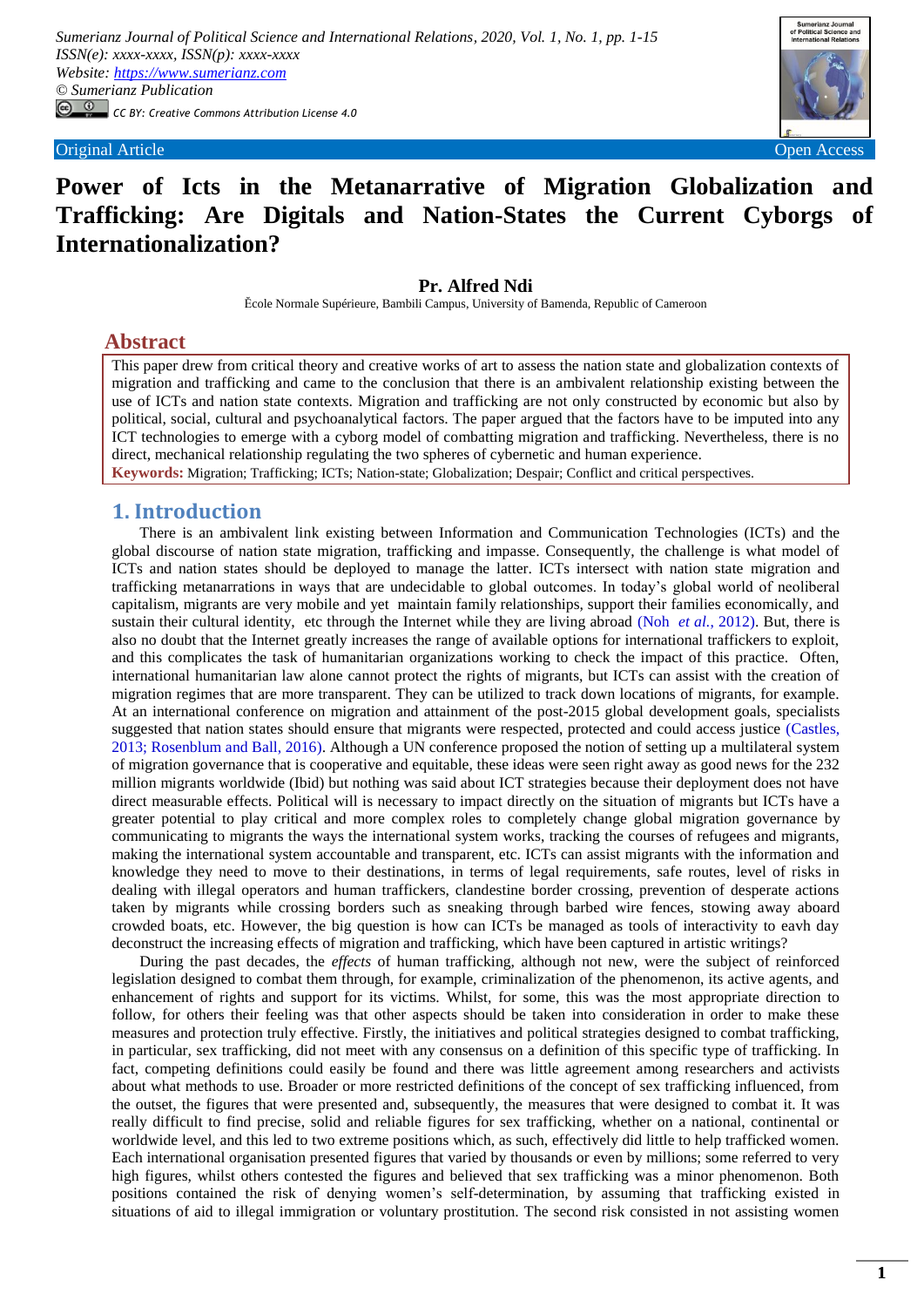who were really in danger [\(Yazgan](#page-13-2) *et al.*, 2015). So, the critical question is what model of usage of ICTs can engender efficient and optimal outcomes to fight trafficking in migration and therefore promote development? In order to answer this question, we must first of all understand the global factors that construct migration and trafficking.

Today, migrants' human rights are being compromised globally at several phases of their journeys, whether at the stage of leaving their homes, at the borders, when working in the host country or while returning home or during the course of being deported home. Unfortunately, the use of online technologies allows traffickers to have access to a greater number of victims, to advertise their services over larger spatial distances and to traffic victims worldwide. The diffusion of different types of e-technology and websites (e.g. adult classified websites, social network sites, pre‐paid cellular phones) allows traffickers to develop complex recruitment strategies that are difficult to detect [\(Latonero](#page-13-3) *et al.*, 2015), even though the technologies themselves can be deployed to the advantage of law enforcement [\(Latonero](#page-13-3) *et al.*, 2015). One of the key benefits of computer-assisted technology is the possibility to identify possible cases of trafficking within a large data corpus, which is particularly helpful given the sheer mass of activity on social networking sites such as Twitter, currently estimated at 500 million Tweets per day [\(Zagheni](#page-14-0) *et al.*[, 2014\)](#page-14-0). In addition to this crisis, current technical expertise has not yet developed appropriate data reduction and analysis techniques. There are limited, though innovative, attempts to investigate the ways in which social networking sites can be used to identify possible victims [\(Latonero](#page-13-4) *et al.*, 2012).

### **2. Methodology**

In order to answer these questions, this paper draws from a critical framework and methodology based on the Frankfurt and other Schools with Theodor W. Adorno, Max Horkheimer, Jürgen Habermas, Herbert Marcuse and Karl Marx as a normative project, with a political engagement [\(Held, 1980;](#page-13-5) [Macey](#page-13-6) *et al.*, 2001; [Marx, 1867/1976;](#page-13-7) [Wiggershaus, 1994\)](#page-13-8). The conflict framework is an approach to explain migration and trafficking based on the fundamental idea that crime is caused by economic drives within society. It explains the thoughts and reasoning behind human trafficking by maintaining that it is a question of struggles between classes, between victims and traffickers. The conflict perspective of society stresses the existence of different value systems and norms that influence efforts of people to enforce rules and regulate comportment behaviours. Karl Marx's concept surrounding social conflict states that there is a constant conflict between two groups. We cannot think of more conflict than that of a victim at the hands of a perpetrator. In all societies, one of the most important status groups for determining people's chances in life has been their gender. In almost every case, women are marked as inferior to men in terms of their access to wealth, power, autonomy, and other valued resources, in almost no case are they superior [\(Skrobanek](#page-13-9) *et al.*, 1997). The conflict framework explains that the powerful and the haves are able to take things from the haves-not through economic methods or with force. Human trafficking is able to do both. In all trafficking scenarios, the traffickers are men and the victims are women, and often times children. The focus here is on separating the powerful from the haves-not, taking away their family, tradition and connections to community. The general idea behind social conflict theory on human trafficking is that traffickers, who are the more powerful group, employ their power to exploit groups with less power than themselves. As for the victims of trafficking, and separation between the classes, society created a division between the classes. The theory therefore implies that society cannot stop until poverty and other classes/ divisions are rectified. So long as traffickers have money, victims passports, there is no way for the women/children to get out, without money, so they try and work their way out with prostitution and the cycle continues seamlessly, because traffickers make the rules and control families. Conflict theory explains trafficking in women and children in terms of Marxist economism.

# **3. Findings**

[Diome \(2003\),](#page-13-10) bridges the gap of *uncertainty* in migration after a very long silence since the departure of Issa and Lamine through a phone call which Koromax receives from them when they reach Spain. " les garçons étaient à la croix-Roguse espagnole, ils appelleraient les parents, sur leur portable pour ceux qui en avaient un, au télé centre pour les autres » [\(Diome, 2003\)](#page-13-10) This phone call links Spain and the families of the migrants thereby creating a global city. As soon as Issa and Lamine arrive in Spain, the news comes to Koromak right to Guelwaar village and he uses it to assure the two mothers who are already worried about the conditions of their sons. "Non, en Espagne, ils sont arrivés en Espagne et ils ont téléphoné, quelqu'un est venu me le dire tout à l'heure" (p. 182). But not so with Miranda Musonge when, in [Ngwa and Ngwa \(2006\).](#page-13-11) *From Dust to Snow: Bush-faller*, she moves from Africa to a developed country with its new technological facilities. The first contact she has is with the escalators which she has witnessed only on television. She falls the first time she stepped on them and becomes very scared after. She tries to avoid it but could not go without it for long. In New York, Miranda has to face the baggage carousel. She says "It seemed like a rattling python continuously spewing the luggage of hundreds of passenger who stopped to collect" *(p.*) 104*)* This frightful African image of a venominous python Miranda uses means that what she is still carrying along is the old African primitive wild milieu which would need time to become used to the new technology of the developed American society and off course will block or slow down Miranda's progress abroad. Miranda finds herself in the "driver's seat" when she finally moves to the university, UGLA in USA. She has nobody by her on whom she can depend for anything not even communication. Miranda says "when you call someone, you meet an answering machine even on the cell phone" $($  p. 106).

Miranda feels that the cell phone could connect her to the rest of the world and so solve her problem of loneliness and lack of connection, but in a different social milieu, it is different. It is, however, very important for Miranda to stay in contact with her family and friends through email and telephone calls. This later on helps her to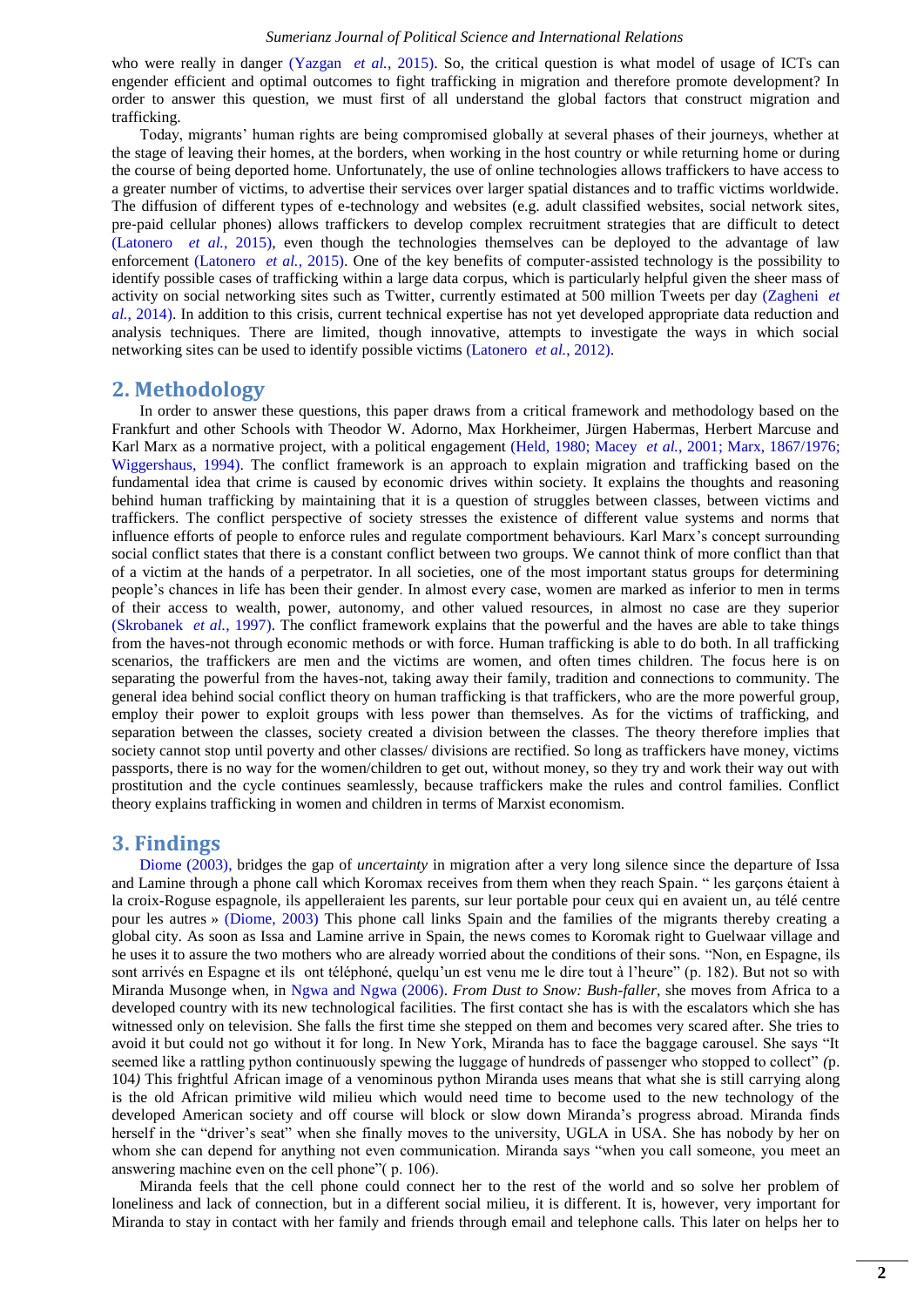overcome "loneliness and homesickness, academic difficulties, confusion with American culture, anxiety, relationship problems, and prospects of depression<sup>"</sup>(p. 106). New technology therefore provides solutions to the migrant's problems. It may be very difficult at the start when the migrant is still struggling to learn it but later on, it becomes a necessity as it brings Africa closer to the migrant. But communication also poses a lot of problems to the African migrant. Miranda, as an example, has to master the difference between American and British English. She has to become acquainted with the type of English (expressions and words) used in the American society. The lengthy greetings in the Cameroonian society have to be replaced by a little *"hello, how are you?"*(p. 106). The migrant's accent and skin colour cause a problem and reduce his/her personality. Miranda expresses or wishes to have been where her accent is just right and the skin colour is the only way to be and where one speaks and everyone understands one. Debbie, needs to learn how to spell words and speak the American way. Her dictionary is very different from that of the Americans and she is mocked and ridiculed for it. I "felt even worse when my roommates invented Debbie's Dictionary; a list of all the words I said that are different such as: biscuits =cookies (in the US), chips=fries, bonnet=hood (of car), trousers (pants), etc I began to feel alone and different." (p. 114). Language and culture forms part of social integration. Debbie will not go far off if she would not devote time to solve this problem, which she brought from Kenya. In Benin MS, Chieze uses information technology to apply for a school in the United States. he writes a lot of applications, S.A.T exams, recommendation letters and essay writing online. As an African, Chieze carries on a mental expedition to the United States for admission and the admission is granted. The use of ICT enables communication all over the world. The migrant does not need to take a plane to America to seek admission into a school. When Chieze reveals that he is from Nigeria, an individual poses a question to him *"Oh Nigeria, really? Where in Texas is that*?‖ and then there are questions that are so stereotypical that could only be asked in the context of the film. *"*So do you all live in trees? You have internet in Nigeria? (p. 111*).* The series of question means that Africa is unknown to Nigeria and only new technology can make Africa especially Nigeria familiar to the rest of the world, without which only Americans who have travelled to Africa or Nigeria will know about it. This individual in America will be satisfied if the reality about Africa is exposed to him through the internet for example. Victor Mbah reveals that it is very difficult to find a job in America without technological aptness ―coming from Cameroon you lack technological adeptness that is often required in the US. Even with cleaning jobs, the cleaning equipment is more sophisticated than at home where you can use your hand to mop the flour without raising any eyebrows." (p. 121)

The African migrant spends time to learn the new technology in the American society before they can progress. Information and communication technology exposes life in the receiving country to the aspiring migrant which helps them to equip themselves before migration so as to avoid hurdles in the destination country that would delay their progress. Ignatius Bakia while in Germany "tried a distance learning course on computers in England and even successfully completed one level and have a diploma for it" (p. 115). New technology enables Bakia to acquire a diploma through e-education. If he could do this from Africa or Cameroon where he is coming from, it would have saved him from much of the inhuman treatment he went through in the hands of the German immigration police. Karen travels to London after her advanced level to further her studies. Her cousins are to welcome her at the airport immediately she arrives but unfortunately, for Karen her cousins are nowhere to be found when she arrives. After waiting in vain for about 20minutes, Karen decides to move to a phonebooth around to make a call to her cousins but unfortunately, she could not manipulate the phone. Karen is stranded here and is only able to make her way out by following instruction through the speaker on how to get to the nearest train station. Lack of knowledge on how to operate the phone blocks communication between this migrant and her family, leading her to the first shock she meets in London

*It was 20 minute past my arrival time, but there was no one at the airport. I could recognize. I turned and saw a phone booth and thought of making a phone call. I couldn"t because I didn"t know how to use it. It wasn"t like the booths we had in Cameroon. I looked to see if anyone had a "kind" countenance, so I could walk up to him or her and ask for help. I didn"t see anyone who I could boldly walk up to. I stood there with my luggage at my feet, looked round and decided to make enquires about how to get to my new home.* [Ngwa and Ngwa \(2006\)](#page-13-11)

Karen's presence in a strange land with strange technology and strange people, is an indication that technology hinders the migrant's prospects. This is certainly a sign to Karen that for her to succeed in her studies in London she would certainly need to face the challenges of strange people and strange technology. Karen's attention would certainly be diverted from education to learning how to use the phones first, and other forms of technology. When asked to move out from where they are living by the landlord, Karen and her cousins take some time searching through newspaper and on internet for housing. The internet therefore plays a great role in migration. The time Karen takes searching for house on the internet is time she would take to study. This paints a society where emanagement is very significant. The length of time Karen and her cousin take to search for this information is an indication that the internet is either not solely reliable or they are not yet efficient in using it. In order for migration to lead to development therefore, there is need to intensity e-management through different strategies and controls.."We had been looking for affordable housing where we could move into with no success. We often got worried as we spent time searching through newspapers and on the internet for housing to no avail"(p. 42). The only decision Karen and cousins could arrive at after the long search was to do this in the evening after school. It hinders them from progressing in their education, which was their reason for travelling to London. Internet makes the migrant to be frauded of their money to solve the nostalgia problem. Karen resolves to make frequent phone calls and emails home. "Within weeks of my arrival in England, I started missing my family, close friends and even home foods. I emailed friends at least twice a week to tell them what it was like and how I felt. I called my parents once in two weeks, because dad would always say I was spending too much money calling home."(p. 45). Karen will soon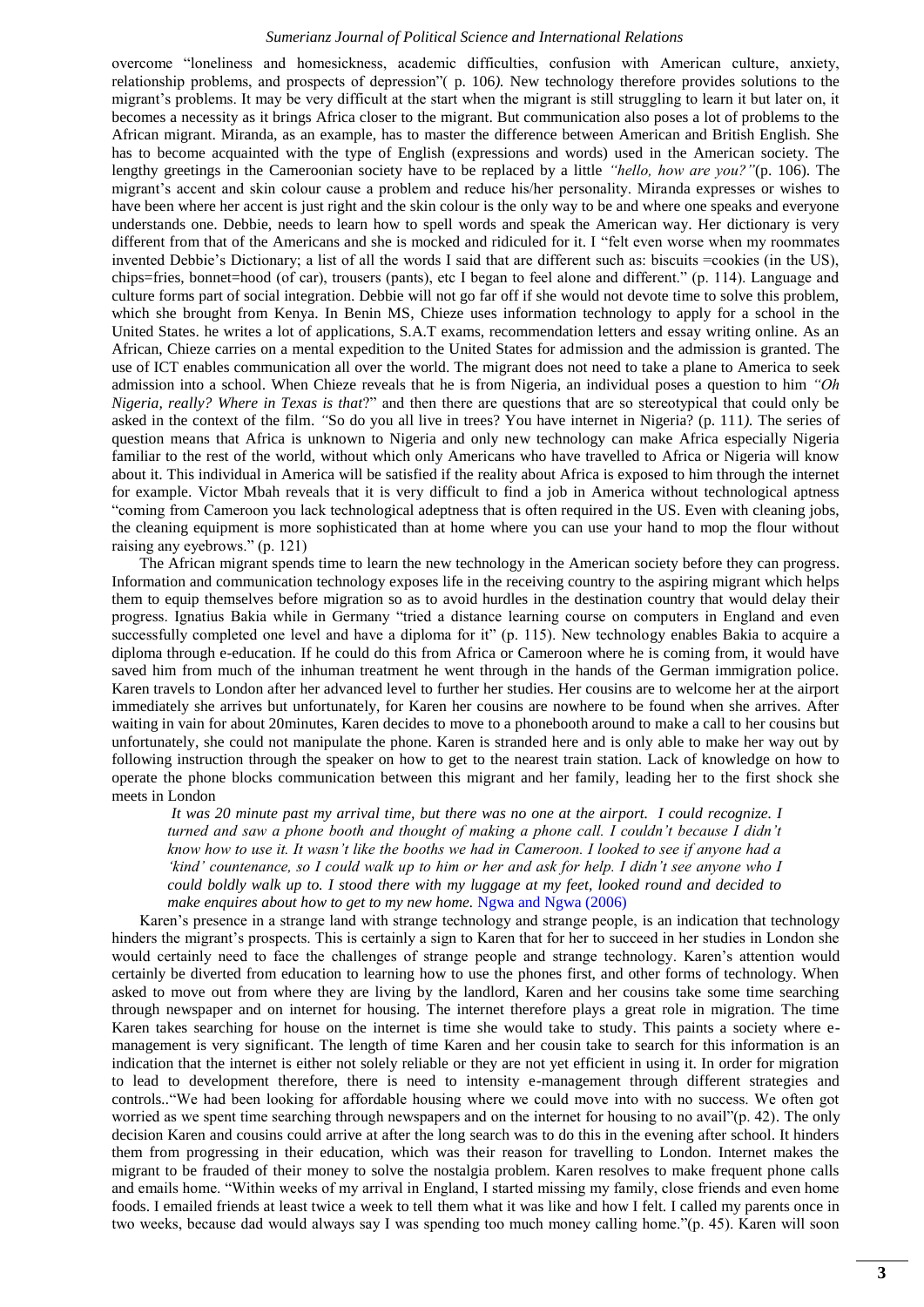get into financial crisis because the society in which she is found provides the means by which money issued even unconsciously to solve migration problems like nostalgia and loneliness.

Robinson Muwanka in the midst of financial stress in Sweden finds solace in free internet and computer in [Ngwa and Ngwa \(2006\).](#page-13-11) *From Dust to Snow: Bush-faller*. The first thing that his program coordinator gives him is the key to the computer laboratories in which Robinson is exposed to 24 hour/24 free internet. Robinson uses the computer as a past time activity to hide this frustration. "Most of my difficulties and frustrations were buried on the keyboard. Honestly speaking, the computer came my greatest companion no friends, no relatives what a style of life indeed! The role of ICT in migration is therefore very crucial. It keeps the migrant company as well as blocks his progress in Europe. In a society where the Europeans prefer to spend time playing with their pets to sitting down to chat with friends (p. 51), the African culture of sharing one another's burden is very absent in Europe. ICT would therefore replace family members and relatives in the life of the migrant and would help lighten his burden*.* The migrant also needs to take time learning these new technologies. These are unforeseen factors or activities that are bound to slowdown the migrant's progress and which are very crucial in his progress: "the technological differences are innumerable. Sweden is so technologically advanced so that machines stand to do almost we very thing. Get to a fuel station you find there is nobody to attend to you. You just slot in your card and pump you fuel yourself (p. 54). Ambe gets into a serious dilemma in his first lesson in the Vaasa polytechnic in Finland where everything had to be done on the computer. He says this "in computer classes, every student had a computer to himself. I was impressed and felt stupid. Why? I left Cameroon without any knowledge of how key board looked like the teacher would say press control and I would have no idea. I typed like a sick chicken trying to eat maize" (p. 63). Lack of knowledge of the computer is very challenging to Ambe and he needs to spend time to equip himself with computer skills before continuing with his studies at Vaasa polytechnic. The challenge Ambe faces from minors in the class during lectures pushes him to spend sleepless nights trying to catch-up with computer studies. It is only at the end of the second semester in year one that Ambe masters the computer. This process slows down the migrant's academic project and hinders his development and progress. Lack of computer knowledge in the country experiencing high level of technology can hinder or block the aspiring migrant who has to compete with students who had computers as toys when growing up. Joe touches a computer for the first time at the age of 18 (p. 77). In his account of his studies in Germany, he regrets the fact that Africa does not have the new technological facilities that Europe has: ‗The migrant in Europe would progress faster if computer skills were transferred to him early from his African society, or by parents at home, just like the white children in his class whose parents bought them computer when they were growing up.'

Another aspect of technology that migrants in Europe face is ignorance of the use of different gadgets or numerous electronic devices. These are normal devices that are used for day to day transactions in Germany and elsewhere in Europe and America. Akong, a female pharmacy student in Kiel, Germany recounts her ignorance of the use of these devices and refers to it as the worst form of poverty [\(Ngwa and Ngwa, 2006\)](#page-13-11). *From Dust to Snow: Bush-faller*. She tends to blame her country for contributing to her ignorance. "Coming from Cameroon I suffered from the technology ignorance. I felt ashamed at first when I did not know how to use the different gadgets (numerous electronic devices) for day-to-day life but released it was normal that I did not know how to use what I had never used before, like cash dispenser'' (p. 88*).* Akong throws her blame on her country in which many students do not have bank accounts that could have led them to use these electronic devices. Akong is ridiculed and intimidated in Germany in her attempts to ask for help on the use of these devices. In a society where some people do not even know Africa is a continent, the language spoken in Africa and even the origin of the black colour; how would Akong ask for help or learn day-to-day technology from the people? This poor knowledge of technology in running day-to-day life in Germany is a hindrance to Akong's development in the society. Daniel in the same German society says one cannot progress without the knowledge of the computer and the internet in Germany. There is access to technology but the migrant needs money. Daniel cannot progress because he has no passwords to the university computer centre (p. 95). The Western society is characterized by the use of information and communication technology but when it is made to be so expensive, it is to send away the young migrants who are struggling to acquire skills in the society. So only those who can afford to pay for the high level technology will succeed fast. Miranda Musonge also comments that the use of email or phone calls help to overcome loneliness and homesickness, academic difficulties, confusion with American culture, anxiety, relationship problems and prospect of depression‖ (p. 107). ICT is therefore an essential tool for the migrant's life and success in Europe and America and the lack of access or the knowledge of it would block or even kill migrants through depression.

Human trafficking surfaces up as an issue that is closely linked to migration, for example, formulating a legislative response to: the control of state borders, the fight against terrorism and the way in which each country deals with prostitution. As some authors argue (e.g. Breuil *et al.* [\(2011\),](#page-12-1) Ford *et al.* [\(2012\)](#page-13-12) and [\(Pajnik, 2010\)](#page-13-13), the management of migration and the inevitable fight against human trafficking may have different impacts in different countries in the global North and South. These two aspects converge, mostly in what concerns the legal sphere, in the form of a significant discrepancy between what is prescribed in legislation and its practical application, which is full of stereotypes and preconceptions. The law, comprehended here as both the text of the law and judicial practice, is therefore faced with major obstacles in terms of the role it can and/or could play in the fight against human trafficking. Sex trafficking is not an isolated problem existing in a vacuum; its causes are intrinsically linked to other social, economic, political and cultural phenomena, meaning that in several cases, it does not just involve a violation of rights resulting from trafficking. This explains why it is deeply embedded in the way society is structured out. Slavery is a social practice that granted rights of ownership to a human being over another human being, and was common in history throughout the world from antiquity. The transnational slave trade which started with European expansionism and formation of the core/periphery world system at the end of the Fifteenth century, the seafaring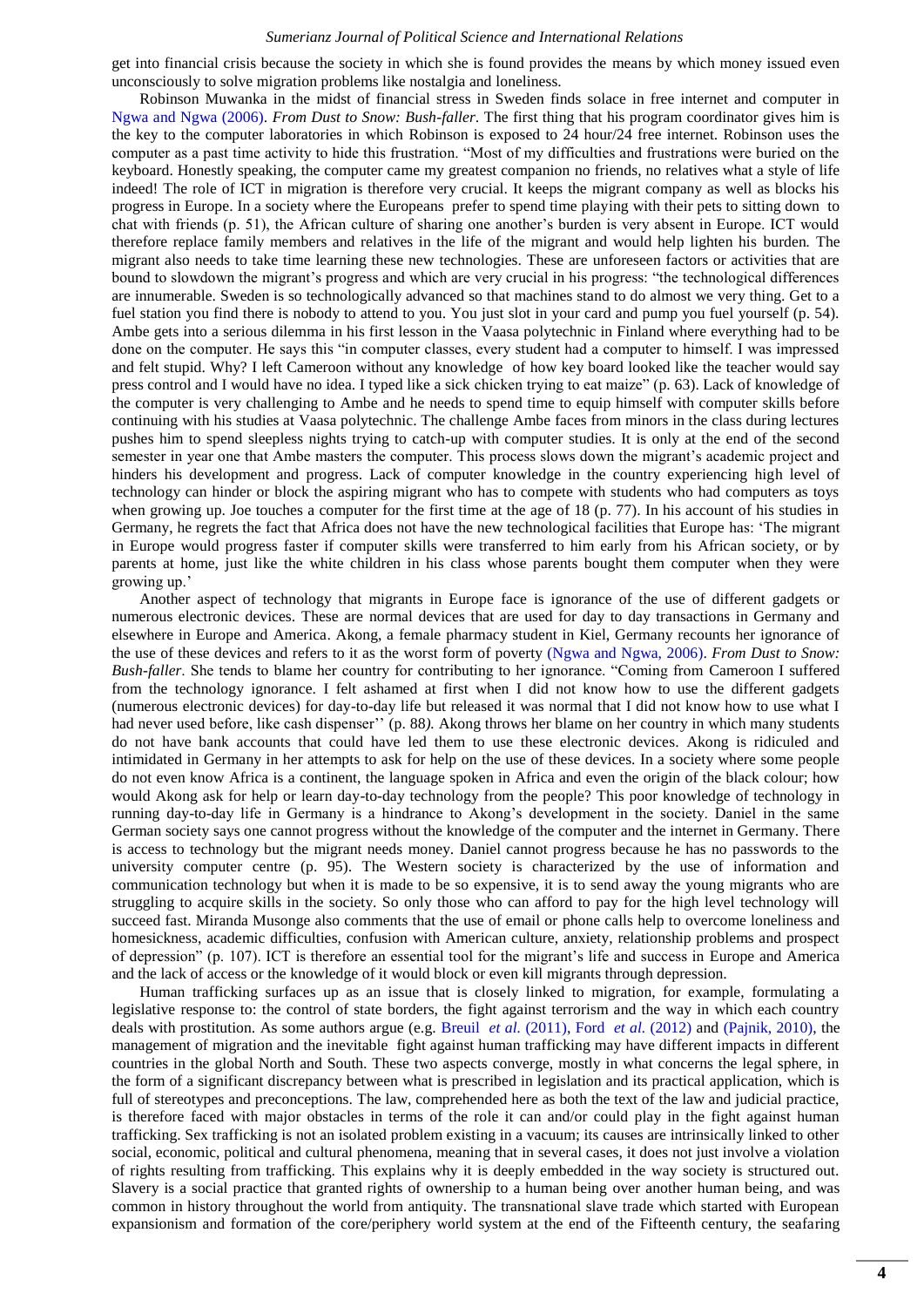voyages of Portugal and Castile, in what some authors have called the first modernity (see [\(Mignolo, 2007\)](#page-13-14), is profoundly entrenched as [Lawrence Hill'](https://www.google.cm/search?tbo=p&tbm=bks&q=inauthor:%22Lawrence+Hill%22)s (2010) *The book of negroes*: *a novel*, demonstrates [\(Medovarski, 2013\)](#page-13-15). When [Lawrence Hill](https://www.google.cm/search?tbo=p&tbm=bks&q=inauthor:%22Lawrence+Hill%22) (2010) wrote his *The book of negroes*: *a novel*, with sensitivity to victims of trafficking, it became a bestselling novel, garnering praise and awards in many countries such as the Rogers Writers' Trust Fiction Prize, the Commonwealth Writers' Prize and the CBC Canada Reads. The remarkable protagonist of this text Aminata Diallo becomes a heroine who bravely confronts the Eighteenth-century world which was hostile to the black colour and sexuality. Aminata Diallo is abducted at the age of eleven years when she is a child from her village in West Africa and is tasked to work on an indigo plantation in South Carolina, Aminata survives because she remembers the midwifery skills her mother taught her and because of her strong character. She registers her name in the *book of negroes*, a British military ledger that enables three thousand black loyalists to access passage on ships sailing to Nova Scotia from Manhattan. From the African village, where Aminata Diallo lived with her family to a plantation in the southern United States, and to take refuge in Nova Scotia and then Sierra Leone, we see a capitalist trajectory that is motivated by profit followed by the North/South restructuring of the world with the so-called backto-Africa odyssey of a thousand two hundred former slaves. The world today functions on deeply drawn up lines separating the human from the subhuman world, in such a way that human principles are not threatened by inhumane practices. Thus, on the other side of the line we find a space which is a non-territory in legal and political terms, a space unthinkable in terms of the rule of law, human rights and democracy. Essentially, we find people who do not exist, either in social or legal terms. These spaces are constructed on the basis of new forms of slavery, the illegal trafficking of human organs, child labour and the exploitation of prostitution.

In *Trafficked*, for example, [Bill Wallace](http://www.imdb.com/name/nm0003930?ref_=tt_ov_dr) tells the story of three such girls from Nigeria America, and India. It starts after they have been trafficked through an elaborate global network which involves illicit human, organ, and drug trafficking [Wallace and Zamora \(2004\).](#page-13-16) All the three girls end up as sex slaves in a brothel in Texas. They then plot out their escape from enslavement in order to regain their freedom. The trafficking of people via the slave trade across the Atlantic therefore enters history, as Paul Gilroy argues in *The Black Atlantic*, as an economic and migratory flow that was an integral part of modernity [\(Gilroy, 2002\)](#page-13-17). Today, the persistence of human trafficking shows that the abolition of slavery in various countries did not put an end to the plague of human trafficking, nor the place it occupied in modern economic and migratory routes. When one considers human trafficking and the ways the phenomenon has gained significance, one can also find transnational flows which follow the logic of economic gain without any respect for the self-determination of the human being. Although it is true that this unlawful phenomenon run by profit-driven organizations has a completely different role from that of slavery in the past, which was central to the formation of the world system, it is still inextricably linked to it. The point is that, whilst the practices of trafficking are not central to the global transnational markets or the global world in which we live today, as slavery once was, they are nevertheless embedded in the inequalities and injustices of the distribution of wealth promoted and encouraged by the world system. Thus, although colonial rule and the legitimate trading of individuals between countries have officially ended, the profound inequalities between North and South are nowadays the driving force behind the clandestine logic that leads to this tradition of sub-humanization of humans.

Having highlighted the problematic of human trafficking in migration as an ecconomic *impasse*, we propose to investigate the *big picture* of migration, which can enable us to understand why this phenomenon persists and devise a model trajectory for the utilization of ICTs to address the stalemate. We hypothesize on the premise that human trafficking intensified because migration was focused chiefly on a *deterministic* vision of neo-classical and neoliberal economism. From this light, we suggest that in order to efficiently address this problematic, the world should move away from a reductionist deployment of economics to embrace a comprehensively political and therefore an interactive model. To address this problematic effectively, we have to answer the following research questions: what are the elements of the ‗big picture' of migration? Which ICT tools and techniques can be employed to articulate this ‗big picture'? How can we realize interactivity in ICT and migration?

Until very lately, the question of human migration and trafficking was assumed to be a chiefly gender based one of feminization and economic discrimination. Although women and girls form the vast majority of victims of migration and trafficking, it is important that ICTs go beyond this essentialistic discourse and integrate new discourses that ask new questions about the status of trafficked persons in terms of whether they are 'victims' or 'agents'. There should be greater assimilation of arguments that insist on gender inequality, patriarchy, feminization of poverty and global disparities. Although women and girls constitute about 80% of victims trafficked across international borders, today, boys are also being trafficked into countries like Nigeria, Ivory Coast and Benin for agricultural work [\(Usman, 2014\)](#page-13-18). ICTs now need to shift from emphasis on economism to integrate patriarchalism responsible for promoting values of discrimination where socio-cultural values of patriarchy prevailed; the status of girls and women in these areas was lowered and they became vulnerable to trafficking, to work as domestic help as evidenced in the films *Born into Brothels, or the film The Girl Who Played with Fire, Trade*. Because they were usually withdrawn from school, lacked access to education and economic resources as in the film *Taken in* [Baker](#page-12-2)  (2013), they became susceptible to the tactics of traffickers.

Global configuration divides the world into women of the global South and women of the global North (supposedly not vulnerable to trafficking!). With the socio-economic disadvantages faced by women and girls of the global South constructed by global policies such as structural adjustment plans, relocation of firms and unfavourable trade agreements and the collapse of welfare programmes, these conditions further diminished the position of women and girls evidenced by the films *The Whistleblower* [\(Kondracki](#page-13-19) *et al.,* 2011) *, The Day My God Died*. Consequently, they became a primary source of labour for the textile, toy, shoe and agribusiness sectors where they emerged as a new 'service class' of people in an expanding global cities landscape marked by demands for domestic services. With increased demand for low-wage workforces and a diminishing supply of global North women willing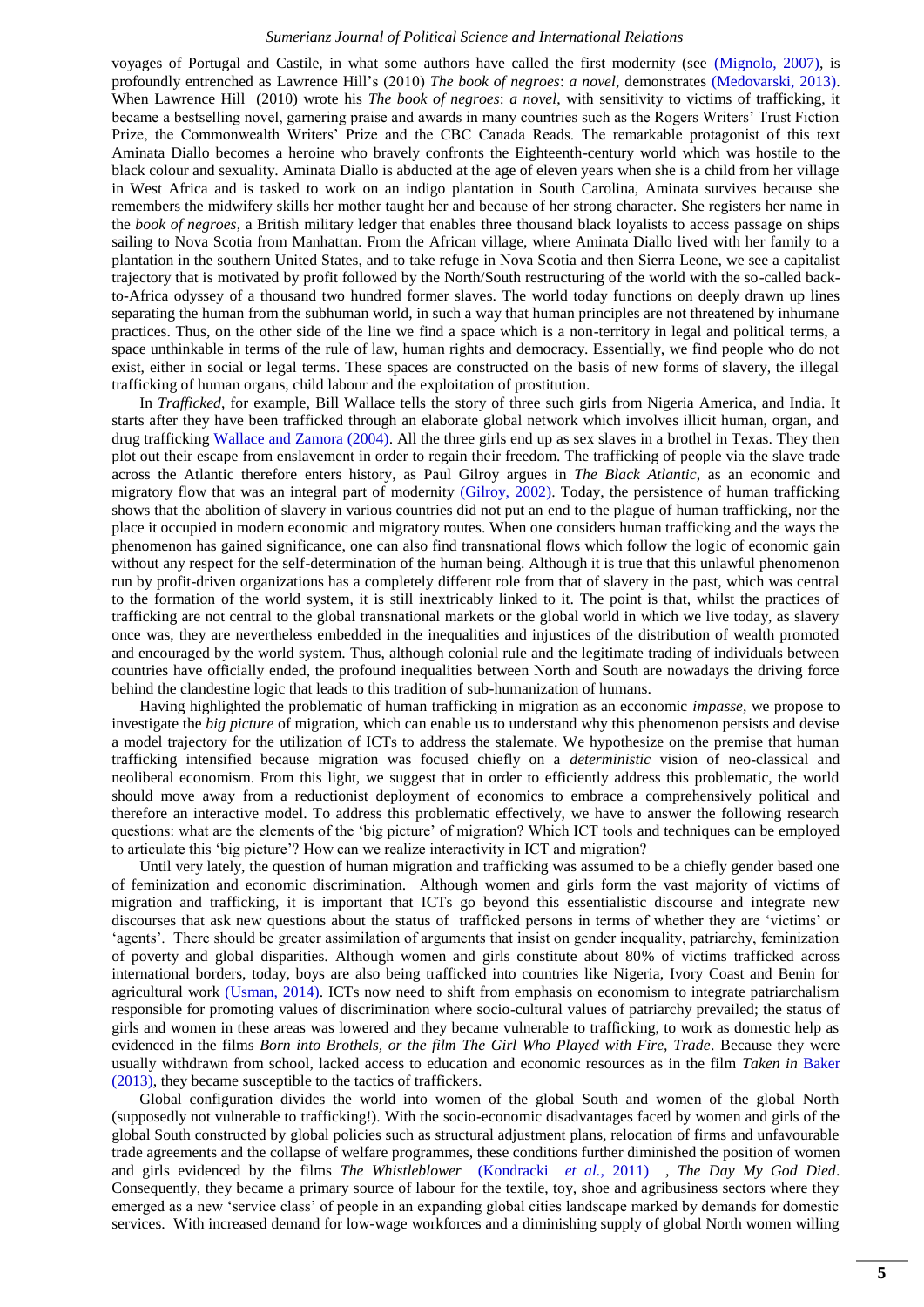to serve in these positions, global South women became very prone to exploitation. From this reality, a subdiscourse triggered off based on legal policies to dissuade women from taking illegal routes of migration. But this, in turn, triggered off other discourses such as hiring of services of professional and amateur smugglers at the service of traffickers.

There is the victim or agent status of trafficked girls and women; women/girls are coerced and battered into ‗slavery' as labour such as prostitution narrated in *Born Into Brothels*. But this narrative also unleashed other discourses beyond questions of prostitution, forced marriages, domestic work, factory labour, etc, that illuminated the reasons for trafficking of men, women and children as positively a question of sex work, which may be voluntary or coerced as in *Eden*, [Fatal Promises \(2009\);](#page-13-20) Chosen on *Youtube ;*A Dance for Bethany. In these films, women are distinguished from children as in the film *Calcutta"s Red Light Kids (retrieved in Freedocumentaries.org*) for the sake of autonomy. In the trafficking films where the discourse prioritizes boys as in *Kavi (retrieved at Kavithemovie.com*), the emphasis seems to be about the right of movement for a better livelihood and survivability followed by public outrage for the exploitative nature of the practice as in The Candy Shop and, in *The Dark Side of Chocolate*. Other narratives seem to turn away from the victimhood motif to the right of movement without being harassed by security agents or immigration officers. Here, the spotlight tilts towards the need to check and control human rights abuses and coercion rather than legitimate quests for work such as sex tourism. Today, the migration and trafficking discourse has coalesced around the victim/agency and coercion/consent categories of polarization [\(Kempadoo, 2005\)](#page-13-21). NGOs have emerged such as the Human Rights Caucus, the Coalition Against Trafficking in Women influenced in 2000 the framing of the UN Convention against Transnational Organized Crime. The Human Rights Caucus promoted the agency perspective according to which a distinction should be made between trafficking and prostitution. From this perspective, prostitution is perceived as a type of labour in its legitimate rights whereas the human trafficking perspective suggested notions of deception and coercion. Accordingly, the Human Rights Caucus concentrated on the protection of labour rights. In talking about the exploitation of labour, one cannot proceed onto discussion without talking about Karl Marx and his theory of value. Marx found that the dominant class in society was able to enjoy their arguably easy life, only by appropriating a surplus of labour of the oppressed class who produce the wealth. He argued that profit is the driving engine behind capitalist production through unpaid labour of workers. Marx believed that individuals hold labour power that the capitalist buys and has the right to make use of for a particular period in order for the individual to receive a wage. Whilst an individual could produce a product in a short amount of time often rather forced to work for longer. In other words, the capitalist is able to exploit the worker in order to gain profits which is in the form of surplus value, also known as unpaid labour.

This Marxist insight is evidence that the exploitation of labour is not a new phenomenon, it has been around since the start of humanity and especially from the Seventeenth century when the Slave Trade started. *The Marxist* concept of the primitive accumulation of capital helps us to understand better the emergence of this subhumanization of which human trafficking is such a singular expression. For Marx, one of the conditions of capitalist wealth was the exploitation of labour. Although it is based on the idea of free labour, capitalism, in fact, has a tendency to use not only labour but also space, the surrounding environment and nature in a destructive way. Capital tends to weaken or destroy its own conditions of production, since the constant crises caused by increased costs always lead to new attempts to restructure the conditions of production in order to reduce costs. These conditions imply that everything should be treated as a commodity, including labour. These characteristics of capitalism were very evident in its early days of antiquity, when the accumulation of wealth presupposed, as already stated, slavery, pillage and later on colonisation. However, these forms of over-exploitation are not only confined to one phase of capitalism. Capitalist societies worldwide always need these and other forms of over-exploitation in order to maintain capital in the form that we know today. With the advent of neoliberal globalisation this has become even more evident.

There are three components of neoliberal globalisation which, although not promoting human trafficking, make its restriction more difficult, namely, the creation of a privatized global economy with lingering state control, in which local markets become interlinked. *Fatal Promises* with director [Fatal Promises \(2009\)](#page-13-20) on modern human trafficking draws our attention on this point. The liberalisation of trade, involving the abating of borders for the circulation of people, goods and services that serve to create this global market is exemplified by [Fatal Promises](#page-13-20)  (2009) *Fatal Promises*; and the extension of production through foreign investment in multinationals. With particular regard to the trafficking of women for the purposes of sexual exploitation, this has signified that, with diminished state control, a global sex industry emerged in which a particular group of people, namely women, were repeatedly exploited. This was facilitated by circulations in which people from the poorer countries migrated to labour in this form of industrial tourism, either willingly or against their will, and those from the Northern countries who travelled for recreational tourism, fuelled by foreign investment (Ashley Judd*Playground Project*retrieved in Playgroundproject.com, *Chosen* retrieved *on* youtuber). The logic and dynamics underpinning self-determination and emancipation involved in the sex industry which evade the web of trafficking should also be taken into account.

With the establishment of neoliberal globalization from the 1980s onwards, we have been witnessing the desocialisation of capital, meaning that social rights can no longer be guaranteed, and this has been contributing towards the increased vulnerability of millions of people throughout the world. During the Twentieth century, creation of wealth was subject to state/non-state rules which facilitated redistribution of wealth and creation of secure conditions for populations that did not possess wealth, socio-economic rights like unemployment benefits, public health, education, social security, and so forth. Social re-distribution measures were vital in creating a safety net to alleviate forms of social risk, preventing humans from diminishing into profound poverty. This social net is today weakened to such an extent that, when faced with unemployment, even the middle classes of people find themselves in need of assistance. In a situation where regulations created at national level fail to yield expected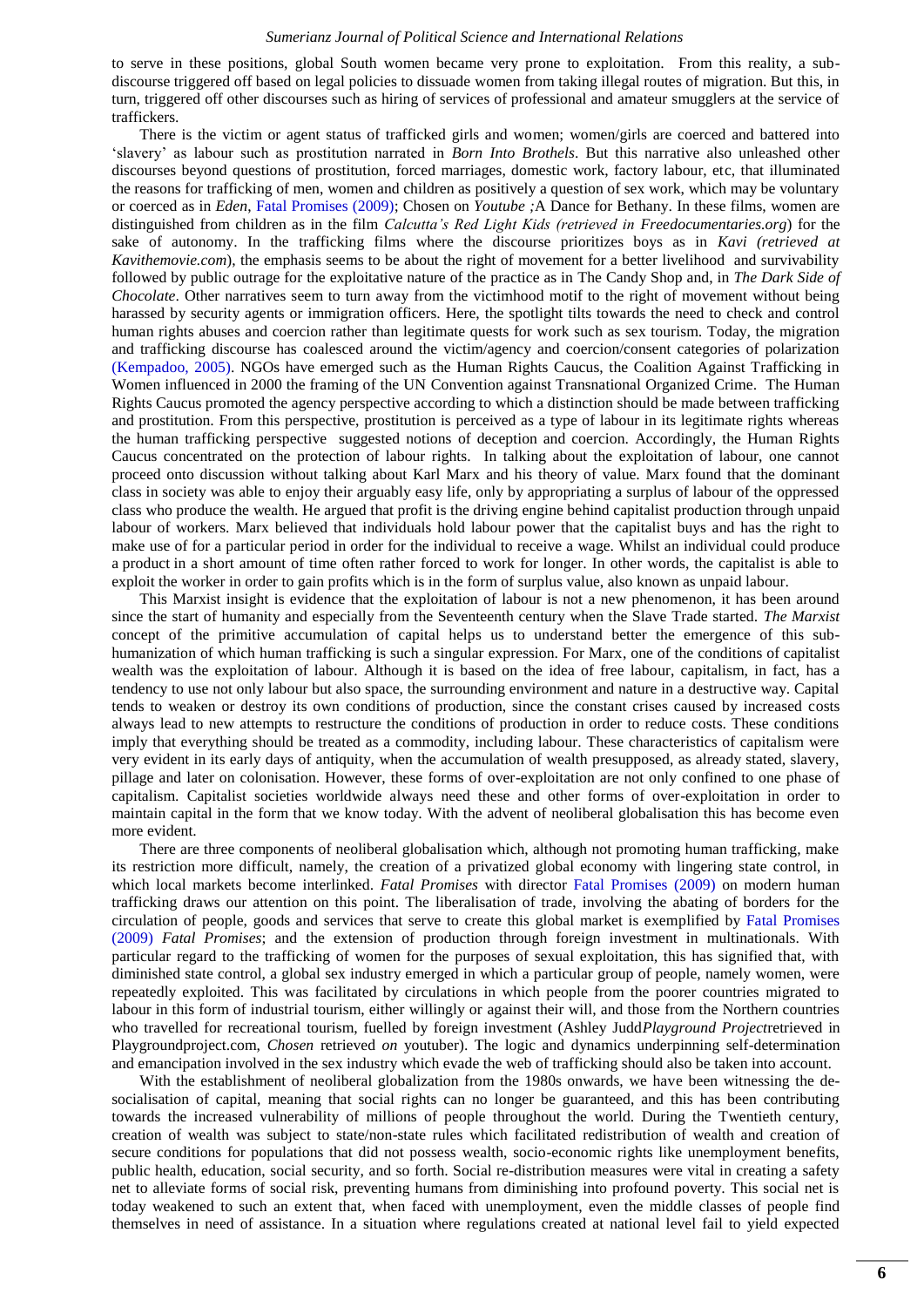results, capitalism as a form of global economic organization remains in a more comfortable position from which it can continue to pursue its profit objective with consequences that are increasingly obvious. The great weakness of the system itself evidenced in the economic and financial crises of 2008 with collapse of major US companies is a classical example. In order to prevent economic collapse, the state supported a welfare system for capital, for example, for the big car industries, whereas it did not exist for citizens. This means that even in the richest country in the world, people were more vulnerable. The perception that the primitive accumulation of capital was an ongoing condition became evident because in different continents, one encountered forms of slave labour and overexploitation of the labour force which was dragging certain groups of people into non-human conditions. In the films we exploited, indigenous African populations, Indians and women, were the prominent category of humans, who lost their legality, became people with no existence, and in the eyes of the world became ‗invisible' migrants.

From this light, the trafficking of women for the purposes of sexual exploitation should be understood, initially, from this perspective. There are women who are forced to work as prostitutes (against their will), and also situations in which female prostitutes are forced to work under conditions which they cannot choose. However, the new element which capitalism has added to slavery is that workers are *free* to sell their labour. Therefore, according to certain views, women should be free to sell their sexual availability as labour. This position is not consensual, however, in the forms of over-exploitation as in [Fatal Promises \(2009\)](#page-13-20) of which sexual trafficking is one example, women who sell their sexual availability as labour are also forced to sell not only their availability, but their freedom and identity as well. Within this context of over-exploitation in the labour market, various activists (Ibid) argue that any policy designed to fight human trafficking must extend beyond criminalizing traffickers to strengthening the rights of immigrant workers. In the specific case of the trafficking of women for the purposes of sexual exploitation, various authors also argue that prostitution must be included in the judicial framework of countries and even forced seizure of ‗bodies' for ideological reasons like terrorism, with the case of the Chibok girls in Nigeria still fresh in our minds. However, there are various interpretations of the course the law should take in this area: whilst some opinions veer towards criminalising prostitution [\(Jeffreys, 1999\)](#page-13-22), others demand that prostitution be regulated as a form of employment (e.g. [\(Kempadoo, 2005\)](#page-13-21)). This issue will be developed in the next section.

This paper investigated the 'big picture' of migration with the aid of critical creative art, to explain how Marxian primitive accumulation and how labour value triggered off human trafficking and led to an *impasse* in this age of globalization. The artistic works show that Marx's economistic assumptions claiming that capitalist owners do not contribute anything to the production process is reductive and ill-placed to explain the prevalence of this phenomenon in today's world of development. They suggest that capitalists afforded a fair profit on trafficking because of the huge *risks* of capital investment that they took in human exploitation, and also because of the *efforts of management* that they made and which were due their pay. Thus, beyond economism, risks and management efforts (*Dark Side of Chocolate*) became new values of production in their own right that were monetizable. In this epoch of the global competitive market, the [utility of the t](https://en.wikipedia.org/wiki/Marginal_utility)rafficked ‗worker' increased and the productivity of the capitalist trafficker also increased proportionately in terms of output. Although clearly the works argue that the ethical value or the morality of their non-labour contributions to the marginal outputs declined (in the sense that spiritually, trafficking no matter its justification, remains an immoral act), the trafficking job itself [increased its](https://en.wikipedia.org/wiki/Unearned_income)  [potential for income.](https://en.wikipedia.org/wiki/Unearned_income) In *The Dark Side of Chocolate*, for example, the capitalist is not exploiting the new type of ‗worker'; the workers in *Chosen* actually see themselves as being assisted to escape from misery with a little revenue thanks to the ‗goods' (child labour, sexual) that they can afford to produce or already have. Because the context of neo-liberal capitalism is one of power/knowledge, the services of labour/sex could not increase their share at the expense of capital without losing their own part of the bargain since they were in a position of powerlessness. In addition, the artistic creations show that time was a critical factor in trafficking because exploitation in the age of globalization is one that was dependent not only on the whole value of a product produced by the worker, but also on the currency of its value. Globalization minimized the value of sexuality and labour (with intensification, expansion and liberalization of prostitution and labour) to a point where even skilled labour with highest levels of certification was undervalued.

Creative art such as *The Dark Side of Chocolate* puts forth a model of exploitation that analyses new modes of a socialist production based on unequal ownership of physical labour skills and non-human property (land, means of production). This model of property rights replaces the surplus labour model of exploitation, and the labour theory of value [\(Roemer, 1986\)](#page-13-23). This new model of exploitation proposes the absence of employment (slave/master) relations, where the exploited workers actually ameliorate their welfare conditions by 'taking' their own share of assets that are alienable or inalienable. The texts remind us that in all modes of production, namely, nomadic, chieftaincy, feudal, capitalist, socialist, etc, exploitation was carried out on the basis of inequitable distribution of property rights. This liberal account of exploitation explored by art commits itself to the primacy of personal rights and liberties and to individual choice as a critical explanatory datum [Steiner \(1984\).](#page-13-24) In the works of art, the act of trafficking is portrayed as an interpersonal transfer which follows three possible trajectories, namely, donation, exchange and theft. Exchange takes place in *The Dark Side of Chocolate* as a voluntary bilateral transfer of labour or sexual service. In the text *Chosen*, the beneficiary capitalist receives a service at a value that is greater than zero but on a shared scale of value. In A *Dance for Bethany*, it is a unilateral/bilateral transfer; in *Fatal Promises* a voluntary/involuntary transfer and in *Playground Project*, for example, an equal/unequal transfer. Except in the case of exploitation by theft as portrayed in Olaudah Equiabo's [The interesting narrative of the life of Olaudah Equiano,](https://www.google.cm/url?sa=t&rct=j&q=&esrc=s&source=web&cd=3&cad=rja&uact=8&ved=0ahUKEwjoiMyS9t7UAhXCBsAKHTIPCQ8QFggzMAI&url=http%3A%2F%2Fdocsouth.unc.edu%2Fneh%2Fequiano1%2Fsummary.html&usg=AFQjCNEzyoNvBoNGrmu7aUFxNbp0O-vBAQ) Or Gustavus Vassa, The *African,* exploitative transfers are bilateral with labour/services transferred voluntarily at both unequal and greater-than-zero value. In *Playground Project*, there is a voluntary bilateral transfer of unequally valued labour/services in the sense that the possessors of both items (namely, child worker/woman and master trafficker) would voluntarily effect the transfer if the labour/services and conditions of transfer were of equal value.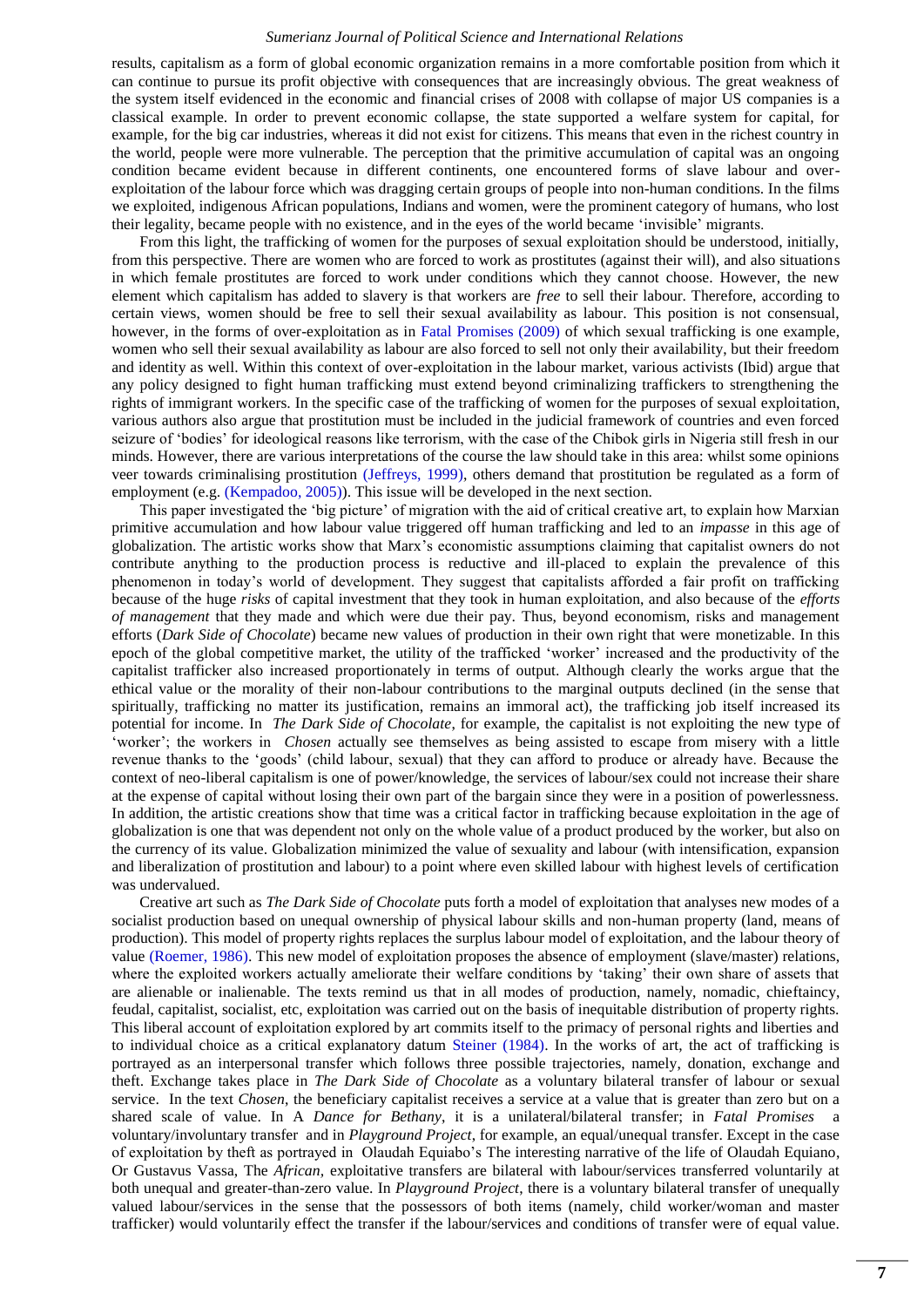So, in the texts, the possessor of the higher-value item, namely, labour/sex is seen (by the trafficker) as voluntarily making the transfer because they feel that the items being transferred and the conditions of transfer are of equal value. In the case of *The Dark Side of Chocolate*, the exploitation is facilitated because the owner of the labour/services believes it can be converted to an exchange in due course of time. In this course, both exploiters and the exploited voluntarily become exchangers when benefactors would not.

In *The Dark Side of Chocolate*, the exploitation transfers are voluntary, but one of the two transfers is unnecessary. The circumstances that occasioned exploitation were not the same as what triggered the exploitative transfers. The exploitative circumstance was owing to factors that went beyond what motivated individuals to engage in a non altruistic bilateral transfer comprised of exchanges and exploitations. They were not sufficient circumstances to bring about exploitative transfers. To further explain the occurrence of exploitative circumstances certain generalizations about social relations must be included, to supply generalizations about social institutions. [Steiner \(1984\)](#page-13-24) examined the institutional conditions of exploitation and discovered that in general exploitation was considered as unjust, and to comprehend why it was necessary to look at the idea of a right, including the right to accept being exploited, which was an inviolable sphere of practical choice, the way liberal rights were enforced to create social and international institutions became critical. Institutional exploitation flourished because the mode of deprivation in exploitation was not the same thing as the mode of violation of rights. The outcomes from these differences between violations and deprivations promoted exploitation because rights violation (such as through theft) which is an act of bilateral relationship was less critical than exploitation which was trilateral. From a liberal viewpoint, exploitation involved parties such as the state, the exploited, the exploiter, and people who suffered from rights violations. The state had an interest to protect exploiters and the exploiter was not expected to withhold consent from exploiting owing to, for example, altruistic concerns. Consequently, it was not possible to rid off exploitation in a regime of *[laissez-faire](https://en.wikipedia.org/wiki/Laissez-faire)* that globalization represented because in this regime property rights belong to everybody and to everyone. Globalization is an epoch when the traditional liberalism of old based on noninterventionism in commercial activities is reinforced as the responsibility of the age of the individual, although it is clear in the texts that this is not enough (cf: Henry George and Herbert Spencer).

Most scholars tend to see migration from a narrow perspective of [neoclassical and neoliberal economics](https://en.wikipedia.org/wiki/Neoclassical_economics) and consequently to regard exploitation from an abstract viewpoint deducted from David [Ricardo's theory of surplus](https://en.wikipedia.org/wiki/David_Ricardo#Ricardo.27s_theories_of_wages_and_profits)[value](https://en.wikipedia.org/wiki/David_Ricardo#Ricardo.27s_theories_of_wages_and_profits) [\(Elster, 1978\)](#page-13-25). In this neoclassical economic perspective, exploitation is perceived as the unequal marginal productivity of workers *vis ă vis* wages, to a point where wages are regrettably lower. From this regard, exploitation is viewed as occurring when a worker receives less wages than the value of his marginal product [\(Schumpeter,](#page-13-26)  [1949\)](#page-13-26).The neoclassical perspectives which underpin the readings of the writers and film producers identify with certain necessities for revenue redistribution to poor, and marginalized communities like those of Africa. However, writers like [Zafirovski \(2003\)](#page-13-27) revisit the marginal productivity theory of 'just income' as something of a general principle which can be very unstable especially in competitive contexts of capital and labour such as globalization marked by deregulation. Consequently, exploitation was inevitable in the imperfect conditions of global capitalism marked by labour market [monopsony,](https://en.wikipedia.org/wiki/Monopsony) and [cartellization.](https://en.wikipedia.org/wiki/Cartel) Firms like [Nike](https://en.wikipedia.org/wiki/Nike,_Inc.) and [Gap Inc.](https://en.wikipedia.org/wiki/Gap_%28clothing_retailer%29) made recourse to [child](https://en.wikipedia.org/wiki/Child_labour)  [labour,](https://en.wikipedia.org/wiki/Child_labour) [sweatshops](https://en.wikipedia.org/wiki/Sweatshop) with wages that could not enable them to attain local subsistence levels of livelihood. Working hours in Africa were much longer than those in western societies as in virtually all the films ; work conditions in African factories were more unsafe and much unhealthy and the films portray cases where workers were unable to escape from inhuman conditions, workers died because of inaccessibility to the outside world. In the absence of regulation imposed by global forces of the free market, corporations secured labour and this lowered the bargaining power of workers, who were in adequate supply and could be easily dismissed and immediately replaced if they revolted.

The moral but weak response to this state of affairs was that despite the fluid context favouring companies from western nation states migrating to African countries, they were 'helping' African workers through the application of unequal human standards. The basis of the moral argument was that whenever people chose to work for low wages and in unsafe, dangerous conditions because this was their only alternative as opposed to real prospects of starvation or scavenging off from refuge dumps which were the pre-existing options. Another response to this response was that this state cannot be construed as free choice by the workers. The solution proposed was that any company that intends to sell its products in western societies must pay its workers' wages that meet standards in western countries and must adhere to same labour, environmental, health, and safety standards as in the latter. Although this solution carried a strong moral urge to ameliorate the [quality of life](https://en.wikipedia.org/wiki/Quality_of_life) for workers in less developed nation states, it was deferred by fresh arguments that implementation of such a policy would hurt the economies of less developed countries because it would discourage U.S. or European companies from migrating and investing in them. [Milton](https://en.wikipedia.org/wiki/Milton_Friedman)  [Friedman](https://en.wikipedia.org/wiki/Milton_Friedman) was an economist who thought that such a policy would have that effect (Hawkins, *2015.* [An interview](http://www.rightwingnews.com/interviews/friedman.php)  [with Milton Friedman John Hawkins' Right Wing News"](http://www.rightwingnews.com/interviews/friedman.php)*. Rightwingnews.com*. Retrieved 2015-10-20). From this light, any enforcement of the policy with a view to end perceived 'exploitation' would have caused corporations to recourse to return migration by pulling back to their developed nation states, and leaving their workers in a much worse situation. In this way, even with [wage slavery,](https://en.wikipedia.org/wiki/Labour_economics#wage_slavery) corporate outsourcing was seen as a solution to a possibly much worse off situation than a problem despite the influence of [socialists,](https://en.wikipedia.org/wiki/Socialism) [anarcho-syndicalists,](https://en.wikipedia.org/wiki/Anarcho-syndicalism) etc. Labour emerged as a new kind of commodity, which was open to exploitation in the free market where it was sold, this time, by the ‗worker' himself/herself.

Labour value as a commodity declined during the globalization epoch because the price of production them is not necessary and direct or mechanical connection between a good's value and whether/in what quantities, labour or other goods of higher order are applied to its production. A good cannot attain value because large quantities of labour or other economic goods are applied to its production. A product created thanks to investments in labour is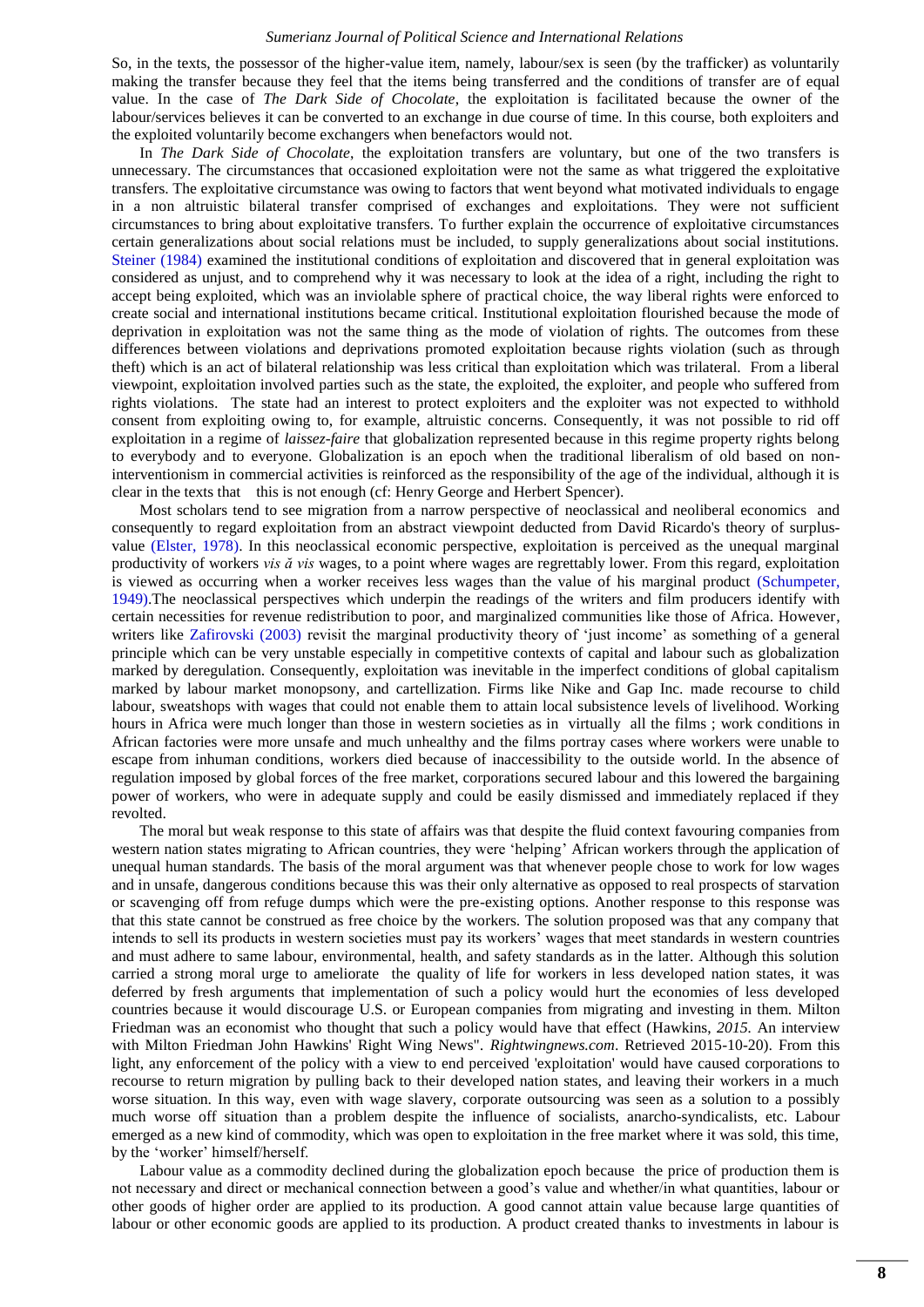irrelevant for its value. No one asks for the history of a product as a way of determining its value; people consider chiefly the services that the product offers them and the services they would have to forgo if they did not have the product at their disposal. The quantities of labour or of other means of production applied to a production cannot be the determining factor in the value of a product. Adam Smith's labour theory of price and Karl Marx's theory of exploitation are divergent on this point. Adam Smith's labour theory of price contended that return on capital arises from the roundabout nature of production, which necessarily involves the passage of time. A steel ladder, for example, is produced and brought to market only if the demand supports the digging of [iron ore,](https://en.wikipedia.org/wiki/Iron_ore) the smelting of [steel,](https://en.wikipedia.org/wiki/Steel) the machines that press that steel into ladder shape, the machines that make and help maintain those machines, etc. Roundabout processes, Böhm-Bawerk maintained, would lead to a price that pays for more than labour value, and this makes it unnecessary to postulate [exploitation](https://en.wikipedia.org/wiki/Exploitation_of_labour) to understand the return on capital. In contrast, Marx argued that it is [capital,](https://en.wikipedia.org/wiki/Das_Kapital) not demand that creates, but labour that preserves the value of the commodities obtained prior to the actual process of production. But the worker is unable to add new labour, to create new value, without at the same time preserving old values, because the labour he adds must be of a specific useful kind, and he cannot do work of a useful kind without employing products as the means of production of a new product, and thereby transferring their value to the new product. This should be seen as a gift of nature which costs the worker nothing, although this is very advantageous to the capitalist because it preserves the existing value of his capital. Thus, without the necessary addition of human labour-power, the ore, steel and machines, etc, would not create any new value on their own, but would in fact gradually depreciate what value they originally possessed through the ravages of time and neglect. Once these materials are activated thanks to the labour process, their values are simply transferred from one ‗commodity' to ‗another' with no increase. In this sense, it is not the materials, but the ‗labour-time' that is ‗present' in a commodity that represents its score in value over the course of its production. Böhm-Bawerk's position in his positive theory of interest also proffers the argument that workers trade in their share of the 'end price' for the more certain wages paid by the entrepreneur. Entrepreneurs have given up a safer wage-earning job in order to take on the function of entrepreneur. In other words, profits compensate the [entrepreneur](https://en.wikipedia.org/wiki/Innovation) for their willingness to bear *risk* and to ‗wait' to receive income. In the context of, say, a waitress earning tips, the waitress herself is not a wage-earner; but the proprietor of the restaurant does not make off profit from the tips earned by the waitress. The waitress is basically an entrepreneur, who takes risks by assuming that 'with time', customers will sufficiently compensate him for the labour/services she provides, whereas the customers are under no legal obligation to do so. In this case, the waitress is making an investment of services in anticipation of future return from the customers. The waitress is remunerated by an cumulative amount of earnings from tips that exceed that the labour value she provided to customers, and this includes a return on the waitress's investment. In the event where the tips are not enough to provide this return on investment, the waitress would *rationally* seek to insert herself in another employment, such as a wage-earning job with prospects for compensation that do not incorporate the risk element or to attach herself to an entrepreneurial job with similar risk perspectives but that provide for a better return.

The Marxist perspective of development as primitive accumulation of capital with a view to [exploitation](https://en.wikipedia.org/wiki/Exploitation_of_labour) is very susceptible to the [Schumpeteri](https://en.wikipedia.org/wiki/Joseph_Schumpeter)an theorization of imperialism [\(Schumpeter, 1949\)](#page-13-26). The mind-set of the imperialist is that the market returns to each one the exact value that they added into it. Capitalists see themselves as just individuals who save and do not take anything away from other communities or from their environment. From this light, capitalism has no internal flaws, no contradictions; etc but has to endure external threats. Consequently, the argument goes that there is no question of [exploitation o](https://en.wikipedia.org/wiki/Exploitation_theory)f the interest of the trafficked worker through capital because no one can explain how exploiters secured control of an initial set of 'capital' in the first place in order to exploit. The Marxist viewpoint cannot explain the origin of capital *per se*. As a result, the argument is pursued further that [imperialism](https://en.wikipedia.org/wiki/Imperialism) is not a necessarily the outcome of capitalism, nor is it the source of capitalism. Imperialism with its culminating example of globalization existed even before capitalism and the contemporary capitalist world trade system expanded to any extent as desired. Whenever imperialism takes place, its expansion has nothing to do with the intrinsic nature of [capitalism](https://en.wikipedia.org/wiki/Capitalism) nor does it have anything to do with capitalist market expansion. Thus, the narrative of the argumentation draws our attention to the point that there is a *subtle* distinction that should be made between exploitation (primitive accumulation) and imperialism. Capitalism does not need the violence of imperial history in order to dispossess a community and seduce them to enter into capitalist relations as labour, sex workers, etc with a view to overcome the fatal contradictions generated within its capitalist relations over time, as Marxism assumed. Rather, imperialism is an impulse pursued by the independent interests of the economic ruling class. It is the disposition of a state of arrangements to expand by coercion and without limitations. It is the heir of the absolute monarchical state, derived from the fighting instinct of domination which simply happens to have come into contact with the productive relations of capitalism as well as with multiples of other relations during this age of globalization.

The exploitation of human trafficking can take the form of sexual slavery, forced labour, surrogate child-bearing and even organ harvesting, as is the contemporary practice. But, another line of narrative thought is that regardless of the motives, it is a disfigurement of humanity even though combating it has proven to be a very frustrating task. Despite the best efforts of law enforcement, governments, intergovernmental and non-governmental organizations, and of anti-trafficking advocates, furthering progress against this scourge remains a critical humanitarian issue. Human trafficking is one of the largest, best-organized and most profitable types of crime, ranking behind only the illegal weapons and drug trades. It violates numerous national and international laws and has ensnared more than 25 million people around the world. This is why Microsoft believes that technologies of today's 'mobile-first, cloudfirst' world should be deployed to assist with disrupting the globalized problem of human trafficking. Technology can not only make law enforcement more efficient, it can also be employed to educate those who are at risk and to inform their families, and can be oriented to disrupt criminal operations by increasing the risk and reducing the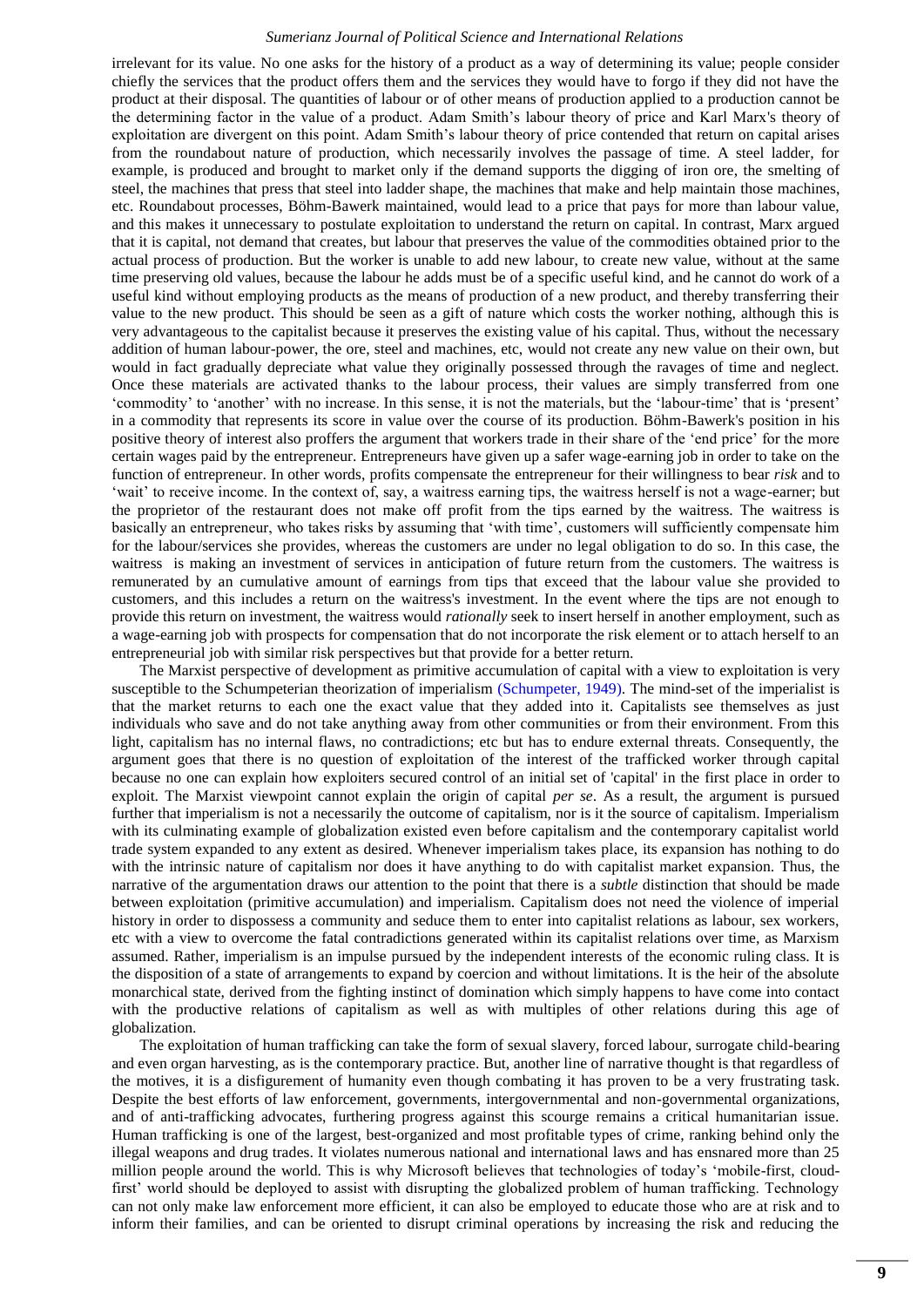rewards of their activities. With the best efforts of law enforcement, governments, intergovernmental and nongovernmental organizations, and of anti-trafficking advocates, the bid to further progress against this scourge remains a critical humanitarian issue. The practice of human trafficking is large, well-organized and very profitable; but it does not cancel the fact that it is a crime, which stands at same level as illegal drug trading. It infringes on human value, involving transportation of victims illegally sometimes across national boundaries with falsified documents that look like legalized passports, visas, etc.

### **4. Discussion**

ICTs can potentially track down the movements of migrants and this tracking can aid with the process of monitoring their human rights. For example, some South Asian states set up internet-based registration mechanisms to help their communities who wish to migrate with necessary information. The Bangladesh government created an online registration scheme that works with NGOs disseminating awareness about migration opportunities, job requirements, training needs, etc in rural and urban places [\(Kaiwa, 2017\)](#page-13-28). These mechanisms informed by [data](http://www.scidev.net/global/enterprise/data/) could streamline migration, make it safer, and improve migrants' working and living conditions. In this way, mobile and internet technologies can enable us to track down migrants in real time, to know their whereabouts, identify their employment status and so forth. Migrants can employ text messages to update a central database that can be exploited by governments, NGOs, etc to keep an eye on migrants' situations, and provide them with advice or assistance. The ILO and International Organization for Migration can scale up these kinds of innovations to support the world's migrants and millions of refugees.

Although, technology facilitated things for traffickers to generate false travel documents, the same (new) technology can be developed to create new types of identifying documents that are difficult to falsify because they rely on information stored in databases unavailable to traffickers. An example of such a technology is the 'False and Authentic Document', an image archiving system that subjects documents to efficient verification and provides prompt notification to authorities whenever a falsified document is identified. The FADO database contains images of false and forged documents, genuine documents, summaries of forgery techniques, security techniques and so forth. This technology is deployed to create new passports that make forgery difficult through the employment of special dye, singular seals, data imprinting, identification of numbers repeated on each page by laser-print machines, machine-reading codes, digital imaging of passport holder, etc. On a global scale, the United Nations Office on Drugs and Crime (UNODC) has adopted the "online directory of competent national authorities" in order to help with the prosecution of traffickers. The online directory assists national authorities in accessing contact information for their fellow law enforcement officials in most countries around the world. This password protected online directory provides a means of communication and information sharing on the legal requirements for cooperation between countries (e.g., extradition of persons, transfer of sentenced persons). On a smaller scale, law enforcement agencies can use technology to obtain evidence against traffickers that will help in their prosecution. Law enforcement and anti-trafficking organizations often use mobile phones as a way of identifying, tracking, and prosecuting traffickers. Law enforcement agents have described mobile and smartphones as an "evidentiary gold mine" because they can contain critical information or data (e.g., corroborate relationships between traffickers and victims/survivors, provide geo-location or movement of victims/survivors) that can be used to prosecute traffickers

As for traffickers who are less technologically-savvy, law enforcement may be able to obtain identifying and incriminating information from chat rooms, social media sites, and websites, especially if the traffickers are not familiar with how to cover their tracks online. Although increasingly aware, many law enforcement agencies at the local and national levels lack comprehensive technological training and basic technological resources. A concern is that developing countries will not be able to meet the costs of maintaining and supporting new technology strategies in order to prevent or minimize trafficking across borders and/or that local law enforcement will not receive appropriate training or the basic equipment needed to properly investigate and prosecute trafficking cases by using Technology to Raise Awareness, Share Information, and Elicit Change, the internet provides a global soapbox where individuals, communities, groups, and organizations can share information and raise awareness on human trafficking. Often these websites describe the issue, list services for survivors, and provide further resources. Due to the global scope of the internet, anyone with access can view these websites. Some examples of Canadian websites on human trafficking are: [www.endhumantrafficking.net](http://www.endhumantrafficking.net/) (Ottawa Coalition to End Human Trafficking); www.freethem.ca (FreeThem!); and [www.pact-ottawa.org](http://www.pact-ottawa.org/) (PACT-Ottawa: Persons Against the Crime of Trafficking in Humans). Very often, anti-trafficking groups and organizations will use social media platforms (e.g., Facebook) to create online groups to share information and expand their reach. For example, 2PACT-Ottawa created a Facebook page that currently has 150 page 'likes'. In order to raise awareness and share information on human trafficking, one can also make recourse to blogging. A blog is a discussion or information website that typically displays posts or entries in a reverse chronological order. Any person can create a blog online for free. An example of a blog that discusses human trafficking is Hope for the Sold (www.hopeforthesold.com). Hope for the Sold is a blog created by a Canadian couple passionate about ending human trafficking. The blog shares information, resources, films and events on human trafficking in Canada and across the globe. The internet is also used to widely publicize and disseminate public education campaigns and online training initiatives on human trafficking. One well known global awareness and education campaign is Not For Sale (www.notforsalecampaign.org). This campaign increases awareness and knowledge about human trafficking through a variety of materials available from their website including map which allows website visitors to document cases of known human trafficking around the world.

The British Columbia Office to Combat Trafficking in Persons and Public Safety Canada developed an online training course designed to help service providers identify, protect, and assist persons who may have been trafficked.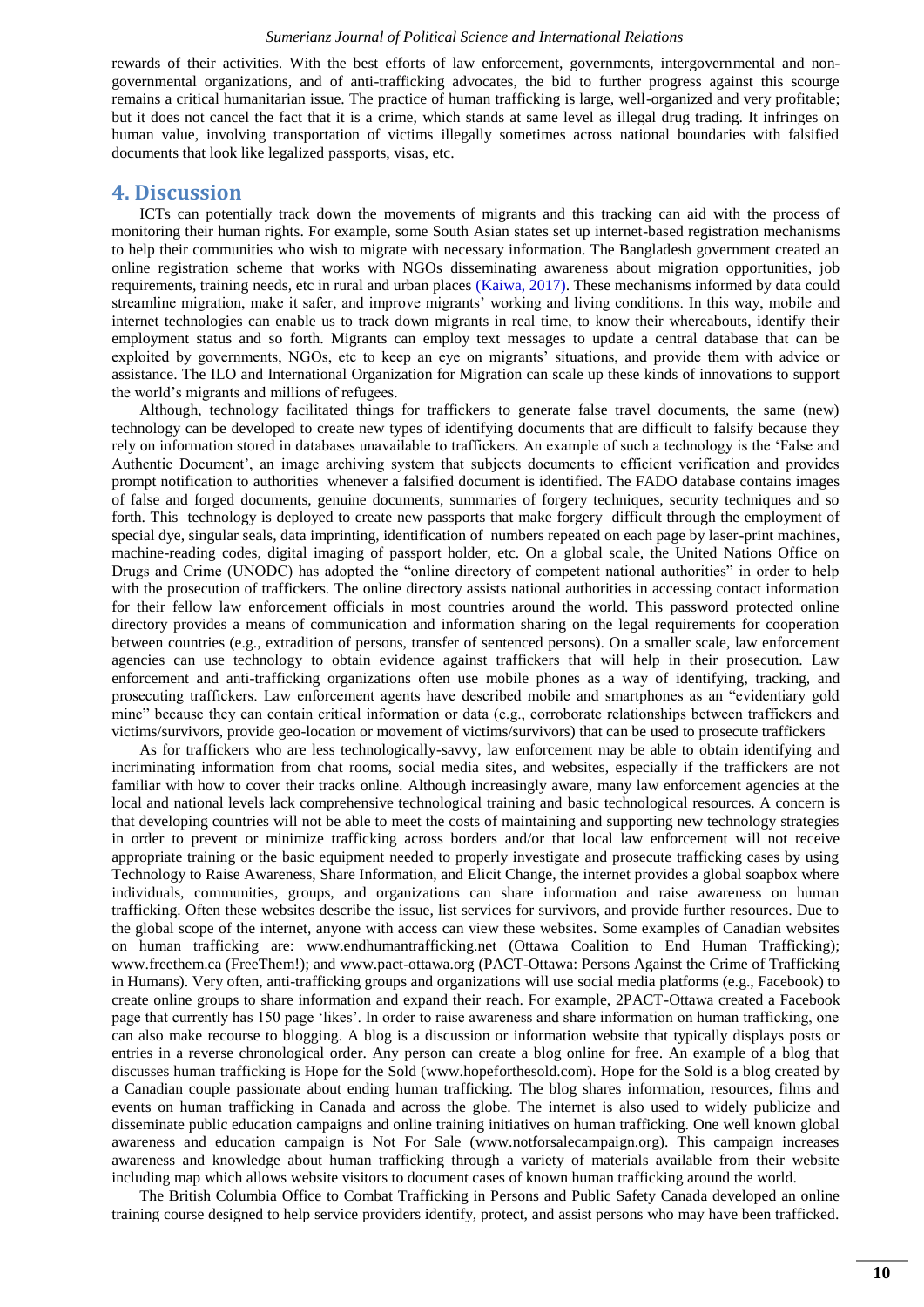Human Trafficking: Canada is dubbed as Not Immune (www.pssg.gov.bc.ca/octip/training.htm) contains four training modules: defining human trafficking; Canada's response to human trafficking; how to recognize a trafficked person; and how to help a trafficked person Another very common form of social activism that is deployed is petitions. With the introduction of the internet, social activists can reach a broader group of people that share similar ideals and are willing to share their voice in order to encourage change. A popular social activist site is Change.org. With over 25 million users, this website provides a platform for people to get gather together behind a cause to demand accountability and inspire change. Many of the online petitions on Change.org relate to human trafficking and this ranks among the twelve "top causes" featured. Indeed, in 2010, Craigslist was compelled to shut down its ―adult services‖ section and this was in response to pressures from several anti-trafficking organizations. A petition was also signed by more than 10,000 Change.org members. Social awareness and activism in preventing human trafficking is now starting to take place on mobile phones. For example, Prevent Human Trafficking (www.preventhumantrafficking.org) has created the Rapid Report & Response (R3) mobile system. If an individual suspects human trafficking is taking place, she/he can text a message that will be securely routed to the nearest first responder who will go to the site of the report and look for evidence of the incident. If the first responder confirms that the trafficking incident occurred, she/he will send a text that will create a red dot on a digital map and alert the nearest security enforcement agents. The agents will then attempt to intervene in the potential human trafficking case. The intervention will be digitally mapped by a blue dot. This map will appear on the Prevent Human Trafficking website which will allow people to track down human trafficking cases. If the enforcement agents are not successful in their attempt to intervene, they can text a message and the blue dot will be replaced with a black dot. However, if the enforcement agents are able to successfully resolve the incident, the black dot will be replaced with a green dot. The R3 will generate useful tracking data that will help iNGOs and government agencies to intervene and prevent human trafficking more effectively.

The R3 mobile phone service is being tested in Thailand with the intention of expanding it to other countries in Southeast Asia, South Asia, India, and eventually to other parts of the world. Another example of a mobile phone service that raises awareness of human trafficking is Free2Work. Free2Work was developed by the Not For Sale Campaign (www.free2work.org). Free2Work is a mobile phone application that provides information on forced and child labour related to particular companies and brands. Specifically, Free2Work assesses companies on how labour trafficking relates to their supply chain practices in terms of company policies, traceability, transparency, monitoring and training, or worker rights. Free2Work allot each company a grade based on the found rating. The Free2Work app allowed consumers to search for the overall grading of specific companies and support those that had a zero tolerance for forced labour. Technology is constantly evolving and providing traffickers with new opportunities for exploitation. However, these same technologies used by traffickers can become a powerful tool to combat trafficking in persons, so long as its deployment takes into account the changing meanings of trafficking not only as an economic activity but also as a culture. In order to keep pace with the rapid evolution of these meanings, it is important for counter-trafficking responses to maintain constant vigilance and assert the use of technology in the strategy to prevent human trafficking. Equally important is the need to be cognizant of the potential benefits and unintended negative consequences to victims/survivors. It is with a view to confront these consequences that The Center on Communication Leadership and Policy developed five guiding principles for future technological interventions in trafficking in persons:

First, beneficiaries of any technological intervention must be victims and survivors of human trafficking. Second, successful accomplishment of anti-trafficking technologies requires cooperation among actors across government, nongovernmental, and private sectors, sharing information and communicating in a coordinated manner. Third, private-sector technology firms have to recognize that their services and networks were being exploited by traffickers and take steps to innovate and develop anti-trafficking initiatives through their technologies and policies. Fourth, continuous participation and investigations are necessary to ensure that tools were user-centric and refined over time to most effectively respond to shifts in technology and trafficking and; fifth, technological interventions ought to account for the range of human rights potentially impacted by the use of advanced technologies.

Africa is yet to take advantage of ICTs to fight crimes from migration such as trafficking, terrorism, gender inequality, hate speech and worker discrimination. In the area of narration of trafficking in migration, ICT tools such as CCTV technology, tracking technology, social media and mobile phones can be efficient when used jointly to fight this crime. These are now everyday technologies, which prioritize information in crime detection and communication which is accurate and easily available. ICTs have a huge role to play in promoting interactivity with organization fighting against trafficking. There is a need to set up an organization at continental level with branches in every African nation state. This structure would be charged with liaising with other professional structures working with at-risk or trafficked youth/adults such as ICT SOS, a Wichita-based organization which helps to track down human trafficking victims, to assist them to get a fresh start, to give them information and other resources and volunteers to work with trafficked youth, and provide education to keep other kids from falling prey to sex traffick. This organization can partner with the Wichita ICT SOS volunteers to connect with local agencies volunteering to fight sex trafficking The police in London deploys ICTs to aid in monitoring road traffic, where officers can watch traffic images live and direct them on the ground to incidents by use of CCTV. The Metropolitan Police in London is one of the largest CCTV schemes. It monitors the M25 and all the routes in and out of London including the main roads in central London (Cheng *[et al.](#page-13-29)*, 2013). Western Australia Police have reduced crime through the use of predictive analytics and GPS maps which showcrime hotspots in the state. By using business intelligence (BI) it has been able to build up a picture of crimes committed over the past five years. The police have combined data from other government agencies to identify areas of social disadvantage. Bus routes and CCTV data have also been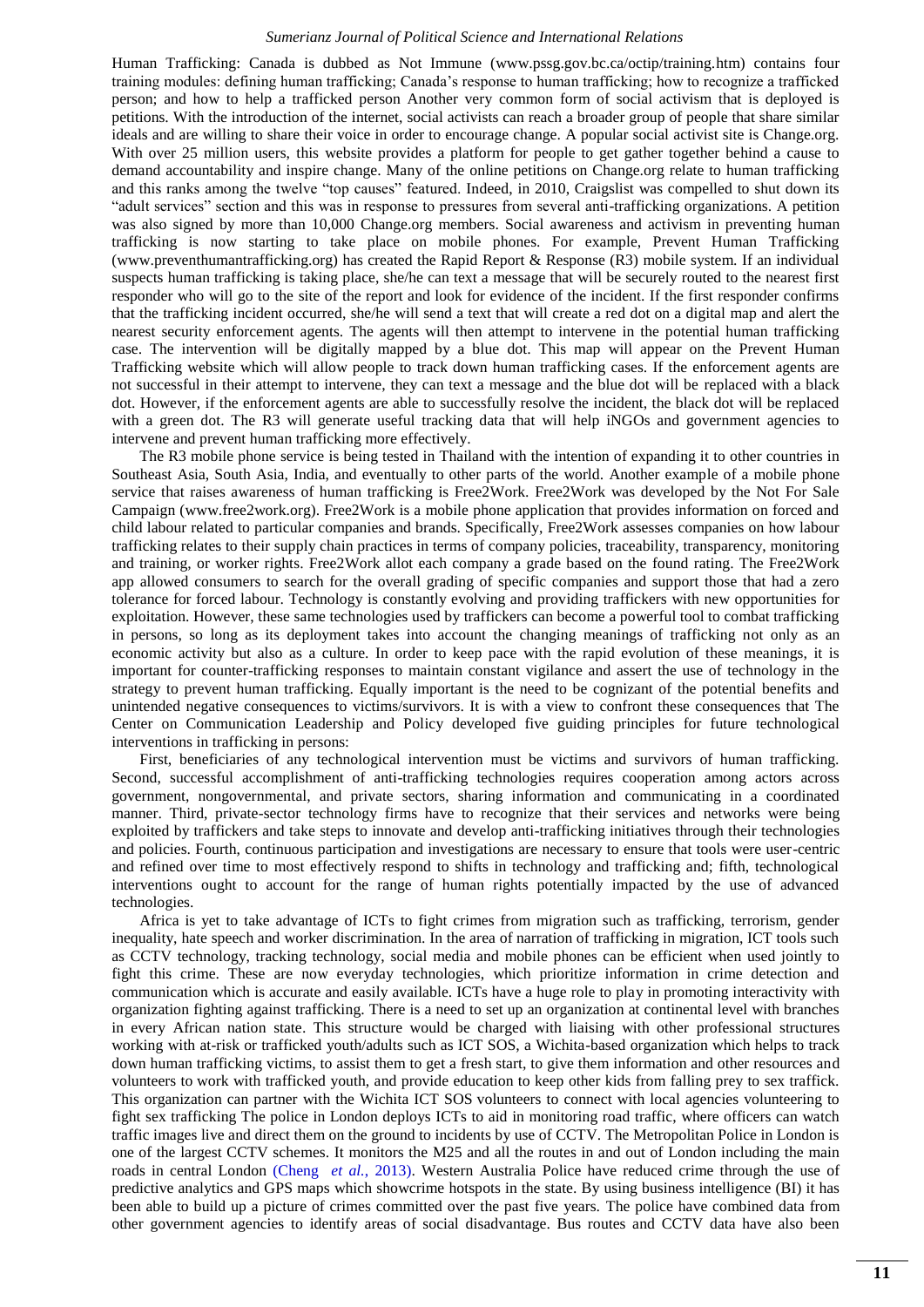overlaid on to the maps. The Police in Australia used data to assign patrols to hotspot areas in a bid to increase response times when a crime occurs. The police analyse social media using text mining. Crime analysts used to spend two hours every day looking at the previous day's reports. Today there's a code which skims all of the data from the previous night so it now takes 30 seconds. In addition, the Police now sends messages via Twitter or Face book to people who have organized large parties telling them that the party is been monitored [www.cio.com.au/article-09 August, 2013 ].

As a result of this serious *impasse* of inter/national development, [McGregor and Siegel \(2013\)](#page-13-30) advocates for tools such as data mining, mapping and advanced analytics that can be used to prevent the increasing prospects of trafficking, protection of victims, and prosecution of traffickers using data derived from social media. For example, one research study proposes the use of the Twitter Search Function. For a period of one week in June 2011, posts were collected that contained the world 'escort'. After filtering out noise (such as 'police escort', 'Ford escort'), a sample of 315 posts containing this term was found [\(Latonero](#page-13-4) *et al.*, 2012). With this data, the researchers performed several analytical techniques including the creation of ‗word clouds'. Word clouds allow users to better visualize a corpus of text by giving great prominence to words that feature more frequently within the text. This can be used to identify common features of posts such as geographical areas which can be used to further refine the tools used to identify possible traffickers online. Another study reported in [Latonero](#page-13-4) *et al.* (2012) looks at the potentials for online network analysis using a combination of human experts and computer‐assisted technologies. For a period of three months, a computer‐assisted programme mined data from the Los Angeles Backpage website, which is an online classified service. The programme collected 55,000 potential advertisements using term frequency analysis to filter articles with age/gender indicators, such as ‗young' and ‗girl'; indicators of nationalities and ethnicities; and transitory indicators such as ‗visiting'. Experts could then input various permutations of these indicators in order to identify possible advertisements by human traffickers. A similar technique is used with TrafficBot to automatically police online classified advertisements with minimal human resource input [\(Wang and Biedermann, 2012\)](#page-13-31). Despite these innovative approaches, [Latonero](#page-13-4) *et al.* (2012) is concerned that social media is often neglected by law enforcers in favour of adult classified sites, which are more visible and accessible for investigation.

There is a lack of research focusing on the perspective of victims of trafficking, which is inpart due to the gatekeeping role of NGOs working with the victims of trafficking, making it difficult for researchers to gain access to trafficking victims [\(Latonero](#page-13-4) *et al.*, 2012). There are anecdotal media stories, however, about the use of social media platforms to reunite victims of trafficking with their families. For example, a recent news article reported that a Chinese man who had been internally trafficked after being kidnapped as a child was reunited with his family 23 years after his abduction with the help of an online community explicitly started to help trafficked children identify their families and communities of origin. Through the online forum 'Baby Come Home', users share their memories about their childhoods and abduction experiences, which volunteers use to identify possible source communities and potential birth parents [\(Hooper, 2013\)](#page-13-32). [Elliott and McCartan \(2013\),](#page-13-33) have attempted to understand the use of technology to traffic by conducting in‐depth interviews with professionals working with victims of trafficking in the UK. They find that technology can act as a form of additional control that allows the trafficker to better monitor their victims. While it may be assumed that access to technology would be restricted by traffickers to avoid victims seeking help, this highlights a complexity which is inherent to the human trafficking literature: notably the degree of agency that can be involved even when one is in an exploitative situation

A central database that has details of all citizens and has links to other databases such as the car registration database held at the Drivers Vehicle Licensing Agency and to another powerful computer running the Automated Fingerprint Identification system. This integrated system helps in tracking down and controlling crime.Jamaica is taking full advantage of the offering of Information Communication Technology (ICT) in combating crime across the island. A number of crime control and prevention initiatives have been implemented with the use of modern technology. Among these is the recent upgrading of the Jamaica Constabulary Force's (JCF) Automated Palm and Fingerprint Identification System (APFIS) at a cost of \$260 million. In addition, the Blackberry (smart phone) law enforcement database has been installed on some 550 handsets of traffic and operational personnel across the island and the smart phone application has been used to check the authenticity of drivers' licenses and motor vehicle documents. The analogue police radio system has been converted to a digital system with enhanced capabilities at a cost of \$240 million [Athaliah Reynolds B. 2013, Govt Making use of ICT in fighting crime, *Jamaica Information Service*,]. The Italian Government is also using a new Business and Location Intelligence system to fight crime. Aiming at enhancing the enforcement actions taken to combat crime in the entire Italian territory, the Department of Public Security of the Italian Ministry of the Interior adopted an advanced business intelligence system based on Oracle Business Intelligence to produce detailed analysis of criminal events evaluating all the aspects of each crime (victim, author, geography, time, type). The solution has been developed within the SIGR project (Integrated System for the Geo-referencing of Crimes) with the support of I consulting, Oracle's Platinum Partner, which has in-depth expertise in the field of Business and Location Intelligence. Today the new system allows the Department of Public Safety to be quickly updated on the progress of cases and the Italian situation related to crimes [Cinisello Balsamo (MI) , www.oracle.com, Oracle Press Release:–November 6, 2012.]. In the U.S.A, more and more police departments are utilizing GPS technology as a part of their crime-prevention and crime -fighting strategies. With its ability to accurately locate individuals and vehicles, this technology is providing a range of new law enforcement solutions.GPS-based law enforcement technologies can be used in the following ways: emergence response, patrol management, individual and vehicle tracking and gunshot detection [www.navigation.com Fighting Crime with GPS Technology, 2012.]

African countries should install Closed circuit television (CCTV) cameras on public highways and in shopping malls and arcades. CCTV cameras can constantly monitor what people do. CCTV is also used by the police to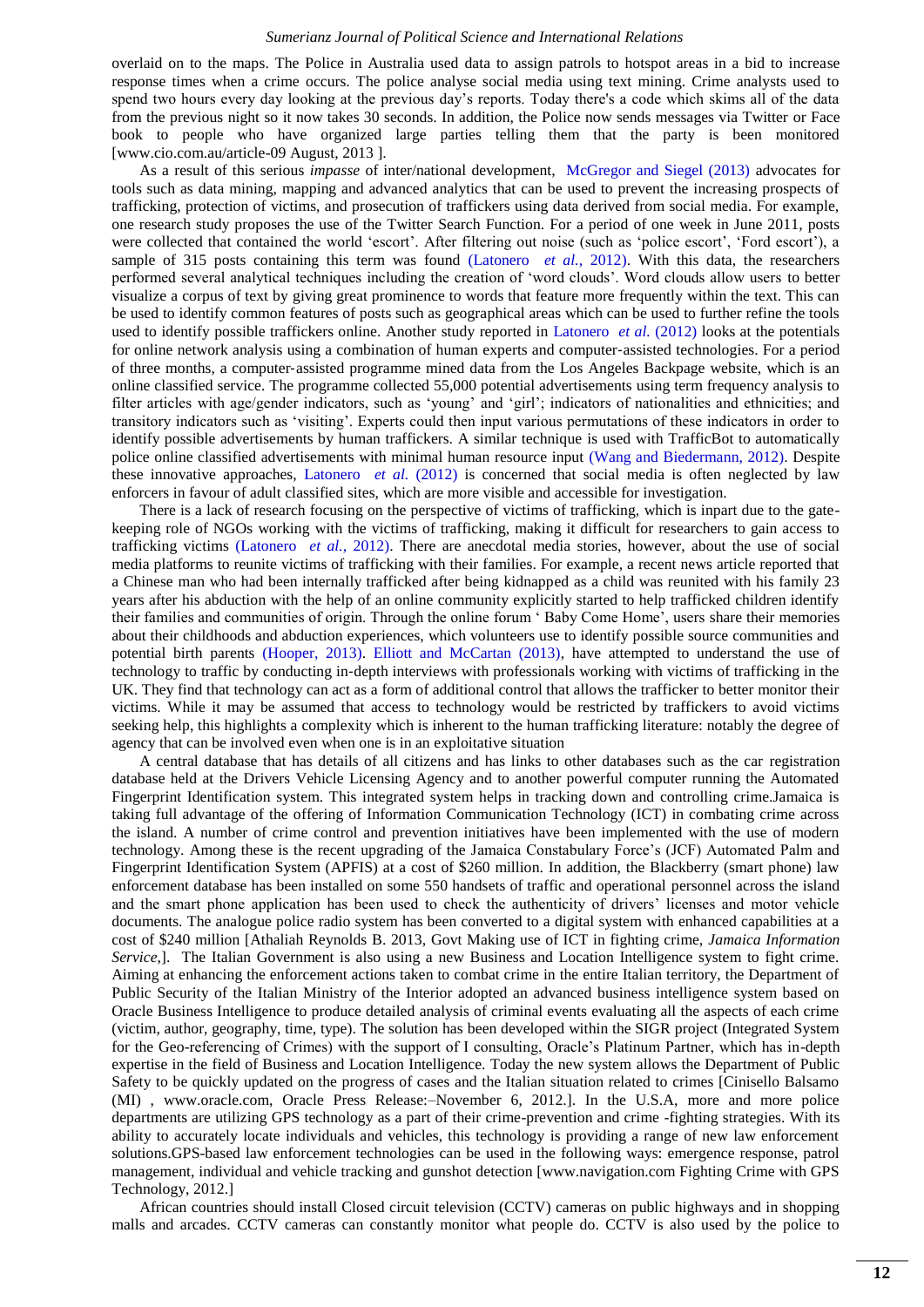monitor road traffic. The police services in Africa adopt what their counterparts in developed countries use CCTV for, such as surveillance of target premises and locations where police have intelligence that crime is likely to occur. These types of CCTV operations are used to remotely monitor premises without having to have police officers engaged in long term operational surveillance. It can be used in emergence response, patrol management, individual and vehicle tracking and gunshot detection. Tracking Technology In the past, GPS devices were large, unwieldy and expensive. As a result, few law enforcement agencies have access to them. Today, GPS devices can be produced in small packages that can be easily concealed in a suspect's vehicle. Armed with these GPS devices, law enforcement agents can track suspects and use their locations as potential evidence. In addition, cell phones constantly communicate with cell towers, and detailed logs can reveal where particular individuals were located during particular periods of time. This information can be subpoenaed and used as evidence against alleged criminals. Thanks to this technology, more criminals are behind bars where they cannot commit further crimes in many developed countries (Drew 2013). The law enforcement agencies in Africa can use the social media. It is a great way to distribute information, and news of crime can quickly spread across these networks. By sharing a surveillance camera image on social media, law enforcement agents may be able to get tips as to the identity of the perpetrator. Social media can also be a great place to share tips for avoiding dangerous areas and tips for keeping safe against crime. Mobile Phones Modern systems can be accessed through smartphones and other mobile devices, which allows homeowners to get instant alerts about potential property crimes. Another advantage of modern systems is that they can automatically alert law enforcement agents. Because of this, omeowners may not need to call the cops after a robbery has transpired; police officers may be able to respond while the crime is in progress

ICTs have proven to be critical to public awareness campaigns including the DNA Foundation's "Real Men Don't Buy Girls" campaign, which has helped educate the public on child slavery via social media platforms such as Facebook and Twitter. In fact, organizations are increasingly cognizant of ICT's as an effective tool for expanding public understanding of human trafficking. Shared Hope International's [YouTube channel,](http://www.youtube.com/user/SharedHope) the Coalition to Abolish Slavery & Trafficking's [webinars,](http://www.castla.org/training#webinars) and this very blog are but a few examples of such recognition. Smartphone applications like the International Justice Mission's [IJM Mobile](http://www.ijm.org/ijmmobile) also signify the emergence of ICT's as a useful antitrafficking tool. Through IJM Mobile's "Make Some Noise" feature, users can easily help raise public awareness and galvanize support for anti-trafficking policies by posting the latest trafficking-related news in their social networks. Technological innovation in the anti-trafficking field is further exemplified by Survivors Connect, a California-based organization dedicated to leveraging ICT's against human trafficking. Like IJM, Survivors Connect employs mobile technology with its [SMS: Freedom](http://www.survivorsconnect.org/our-work/sms-freedom) helpline service, through which users can reduce their risk of victimization by connecting to professionals and resources (e.g. information about trafficking scams, safe migration, child protection, and emergency support) via text messaging. Beyond mobile technology, Survivors Connect offers a range of data mapping programs, notably [Freedom Datamap,](http://www.survivorsconnect.org/our-work/data-maps-crowdsourcing/datamap) which crowd sources information about where anti-trafficking organizations work and provide services globally. Freedom Datamap enables professionals, lawyers, service providers, government agencies, and international organizations to share critical trafficking information in a single space. Users submit their information through various media (e.g. email, Twitter, web reports), which is then aggregated into direct reports and plotted on an interactive map. With this program, users can easily access and share data, thereby empowering them to enhance collaboration efforts, learn best practices, and identify gaps in knowledge.

## **5. Conclusion**

In conclusion, this paper has discussed the issue of migration and trafficking as a metanarrative that can lead to self-development of society and communities if digital technology is deployed critically to combat the trafficking problem. Whether it is about raising awareness of the issue through Facebook or sharing the latest research through a webinar, anti-trafficking work has great potential to improve as technology continues to advance. For many, this could mean a life free from the violence, exploitation, and abuse endured under the conditions of modern-day slavery. Using creative works and films and exploiting insights from a critical discourse paradigm, this chapter has also argued that to develop an ICT model for fighting trafficking in the contexts of migration and development, one has to depart from the economic base of trafficking to ideological questions of risk, liberalism, managerial effort, concepts of tracking not only as crime but also as work, empowerment, adventure, culture, patriarchy, and globalization. Trafficking is not only an economic issue; it is also a bigger question of evolution of civilization. An effective ICT model must engage seriously with the bigger picture of the knowledge economy. The ICT model must emphasize education and not merely repression. The pedagogical function of this model should incorporate more about education of the world and this should even include education that targets traffickers themselves. Former traffickers can then join the bandwagon to education other present and prospective ones so that we can rid the globalizing world of this ill.

### **References**

<span id="page-12-2"></span>Baker, C. N. (2013). Moving beyond" slaves, sinners, and saviors": An intersectional feminist analysis of us sextrafficking discourses, law and policy. *The Journal of Feminist Scholarship,* 4(Spring): 1-23.

<span id="page-12-1"></span>Breuil, B. C. O., Siegel, D., Van Reenen, P., Beijer, A. and Roos, L. (2011). Human trafficking revisited: Legal, enforcement and ethnographic narratives on sex trafficking to western Europe. *Trends in Organized Crime,* 14(1): 30-46.

<span id="page-12-0"></span>Castles, S. (2013). The forces driving global migration. *Journal of Intercultural Studies,* 34(2): 122-40.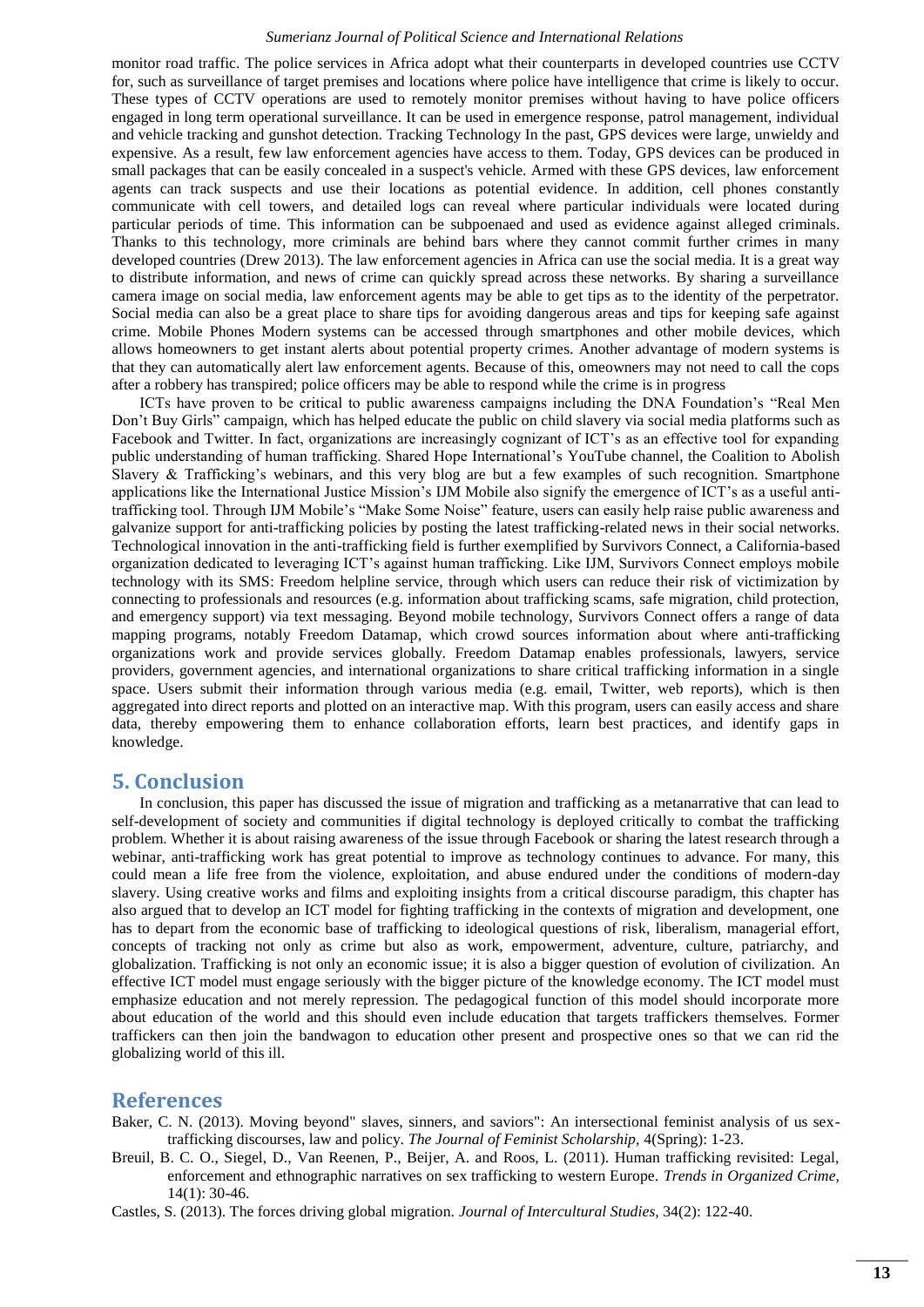- <span id="page-13-29"></span>Cheng, J., Deng, Y., Meng, H. and Wang, Z., 2013. "A facial expression based continuous emotional state monitoring system with GPU acceleration." In *In 2013 10th IEEE International Conference And Workshops on Automatic Face and Gesture Recognition (FG).* pp. 1-6.
- <span id="page-13-10"></span>Diome, F. (2003). *Le ventre de l'Atlantique.* Anne Carrière: Paris.
- <span id="page-13-33"></span>Elliott, J. and McCartan, K. (2013). The reality of trafficked people's access to technology. *The Journal of Criminal Law,* 77(3): 255-73.
- <span id="page-13-25"></span>Elster, J. (1978). Exploring exploitation. *Journal of Peace Research,* 15(1): 3-17.
- <span id="page-13-20"></span>Fatal Promises (2009). Directed by katharina rohrer documentary 1h 30m. By neil genzlinger. Available: [http://www.fatalpromises.com/Fatal\\_Promises/Home.html](http://www.fatalpromises.com/Fatal_Promises/Home.html)
- <span id="page-13-12"></span>Ford, M., Lyons, L. and van Schendel, W. (2012). *Labour migration and human trafficking: An introduction. In labour migration and human trafficking in southeast asia.* Routledge. 17-38.
- <span id="page-13-17"></span>Gilroy, P. (2002). *Route work: The black atlantic and the politics of exile. In the postcolonial question.* Routledge. 27-39.
- <span id="page-13-5"></span>Held, D. (1980). *Introduction to critical theory: Horkheimer to habermas.* 261 vols.: University of California Press: California.
- <span id="page-13-32"></span>Hooper, C. A. (2013). *Mothers surviving child sexual abuse.* Routledge: London.
- <span id="page-13-22"></span>Jeffreys, S. (1999). Globalizing sexual exploitation: Sex tourism and the traffic in women. *Leisure Studies,* 18(3): 179-96.
- <span id="page-13-28"></span>Kaiwa, E., 2017. "Sustainable tourism in asia—current situation, trends, and existing practices." In *Sustainable Asia: Supporting the transition to sustainable consumption and production in Asian developing countries.* pp. 359-89.
- <span id="page-13-21"></span>Kempadoo, K., 2005. "From moral panic to global justice: Changing perspectives on trafficking." In *Trafficking and Prostitution Reconsidered: New Perspectives on Migration, Sex Work, and Human Rights.* pp. 3-24.
- <span id="page-13-19"></span>Kondracki, L., Weisz, R., Strathairn, D., Kaas, N. L., Anissimova, A., Condurache, R. and Bellucci, M. (2011). *The whistleblower.* Impuls Home Entertainment.
- <span id="page-13-3"></span>Latonero, M., Wex, B. and Dank, M. (2015). *Technology and labor trafficking in a network society: General overview, emerging innovations, and philippines case study.* Emerging Innovations, and Philippines Case Study.
- <span id="page-13-4"></span>Latonero, M., Musto, J., Boyd, Z., Boyle, E., Bissel, A., Gibson, K. and Kim, J. (2012). *The rise of mobile and the diffusion of technology-facilitated trafficking.* University of Southern California, Center on Communication Leadership and Policy: Los Angeles, CA. 43.
- <span id="page-13-6"></span>Macey, J. R., Miller, G. P. and Carnell, R. S. (2001). *Banking law and regulation.* Aspen Publishers.
- <span id="page-13-7"></span>Marx, K. (1867/1976). *Capital: A critique of political economy.* Penguin: London.
- <span id="page-13-30"></span>McGregor, E. and Siegel, M. (2013). *Social media and migration research.* United Nations University-Maastricht Economic and Social Research Institute on Innovation and Technology (MERIT).
- <span id="page-13-15"></span>Medovarski, A. (2013). *Currency and cultural consumption: Lawrence hill"s the book of Negroes.* Studies in Canadian Literature/Études en littérature canadienne. 38.
- <span id="page-13-14"></span>Mignolo, W. D. (2007). Delinking: The rhetoric of modernity, the logic of coloniality and the grammar of decoloniality. *Cultural Studies,* 21(2-3): 449-514.
- <span id="page-13-11"></span>Ngwa, W. and Ngwa, L. (2006). *From dust to snow: Bush-faller.* Lulu. com.
- <span id="page-13-0"></span>Noh, S., Kim, A. H. and Noh, M. S. (2012). *Korean immigrants in Canada: perspectives on migration, integration, and the family.* University of Toronto Press: Toronto.
- <span id="page-13-13"></span>Pajnik, M. (2010). Media framing of trafficking. *International Feminist Journal of Politics,* 12(1): 45-64.
- <span id="page-13-23"></span>Roemer, J. E. (1986). *Exploitation and labour theory of value.* Economic and Political Weekly. 138-40.
- <span id="page-13-1"></span>Rosenblum, M. R. and Ball, I. (2016). *Trends in unaccompanied child and family migration from Central America.* Migration Policy Institute: Washington, DC.
- <span id="page-13-26"></span>Schumpeter, J. A. (1949). Science and ideology. *The American Economic Review,* 39(2): 346-59.
- <span id="page-13-9"></span>Skrobanek, S., Boonpakdee, N. and C., J. (1997). The traffic in women: human realities 0/the international sex trade. Available: [https://www.cambridge.org/core/journals/journal-of-southeast-asian-studies/article/traffic-in](http://www.cambridge.org/core/journals/journal-of-southeast-asian-studies/article/traffic-in-women-human-realities-of-the-international-sex-trade-by-siriporn-skrobanek-nattaya-boonpakdi-and-chutima-janthakeero-london-zed-books-1997-ppviii-124-bibliography-index/EE57012C49B997A98AF9719B7FD1DDEB)[women-human-realities-of-the-international-sex-trade-by-siriporn-skrobanek-nattaya-boonpakdi-and](http://www.cambridge.org/core/journals/journal-of-southeast-asian-studies/article/traffic-in-women-human-realities-of-the-international-sex-trade-by-siriporn-skrobanek-nattaya-boonpakdi-and-chutima-janthakeero-london-zed-books-1997-ppviii-124-bibliography-index/EE57012C49B997A98AF9719B7FD1DDEB)[chutima-janthakeero-london-zed-books-1997-ppviii-124-bibliography](http://www.cambridge.org/core/journals/journal-of-southeast-asian-studies/article/traffic-in-women-human-realities-of-the-international-sex-trade-by-siriporn-skrobanek-nattaya-boonpakdi-and-chutima-janthakeero-london-zed-books-1997-ppviii-124-bibliography-index/EE57012C49B997A98AF9719B7FD1DDEB)[index/EE57012C49B997A98AF9719B7FD1DDEB](http://www.cambridge.org/core/journals/journal-of-southeast-asian-studies/article/traffic-in-women-human-realities-of-the-international-sex-trade-by-siriporn-skrobanek-nattaya-boonpakdi-and-chutima-janthakeero-london-zed-books-1997-ppviii-124-bibliography-index/EE57012C49B997A98AF9719B7FD1DDEB)
- <span id="page-13-24"></span>Steiner, H. (1984). A liberal theory of exploitation. *Ethics,* 94(2): 225-41.
- <span id="page-13-18"></span>Usman, U. M. (2014). Trafficking in women and children as vulnerable groups: Talking through theories of international relations. *European Scientific Journal,* 10(17): 282–92.
- <span id="page-13-16"></span>Wallace, B. and Zamora, J. H. (2004). *Sex trafficking ruthless, lucrative/Brothels proliferate despite crackdowns.*  San Francisco Chronicle.
- <span id="page-13-31"></span>Wang, T. and Biedermann, S., 2012. "Adoption and utilization of electronic health record systems by long-term care facilities in Texas." In *Perspectives in Health Information Management/AHIMA, American Health Information Management Association.*
- <span id="page-13-8"></span>Wiggershaus, R. (1994). *The Frankfurt School: Its history, theories, and political significance.* MIT Press: Cambridge.
- <span id="page-13-2"></span>Yazgan, P., Utku, D. E. and Sirkeci, I. (2015). Syrian crisis and migration. *Migration Letters,* 12(3): 181-92.
- <span id="page-13-27"></span>Zafirovski, M. (2003). The question of mathematical social theory revisited: Some methodological considerations. *The American Sociologist,* 34(4): 59-80.